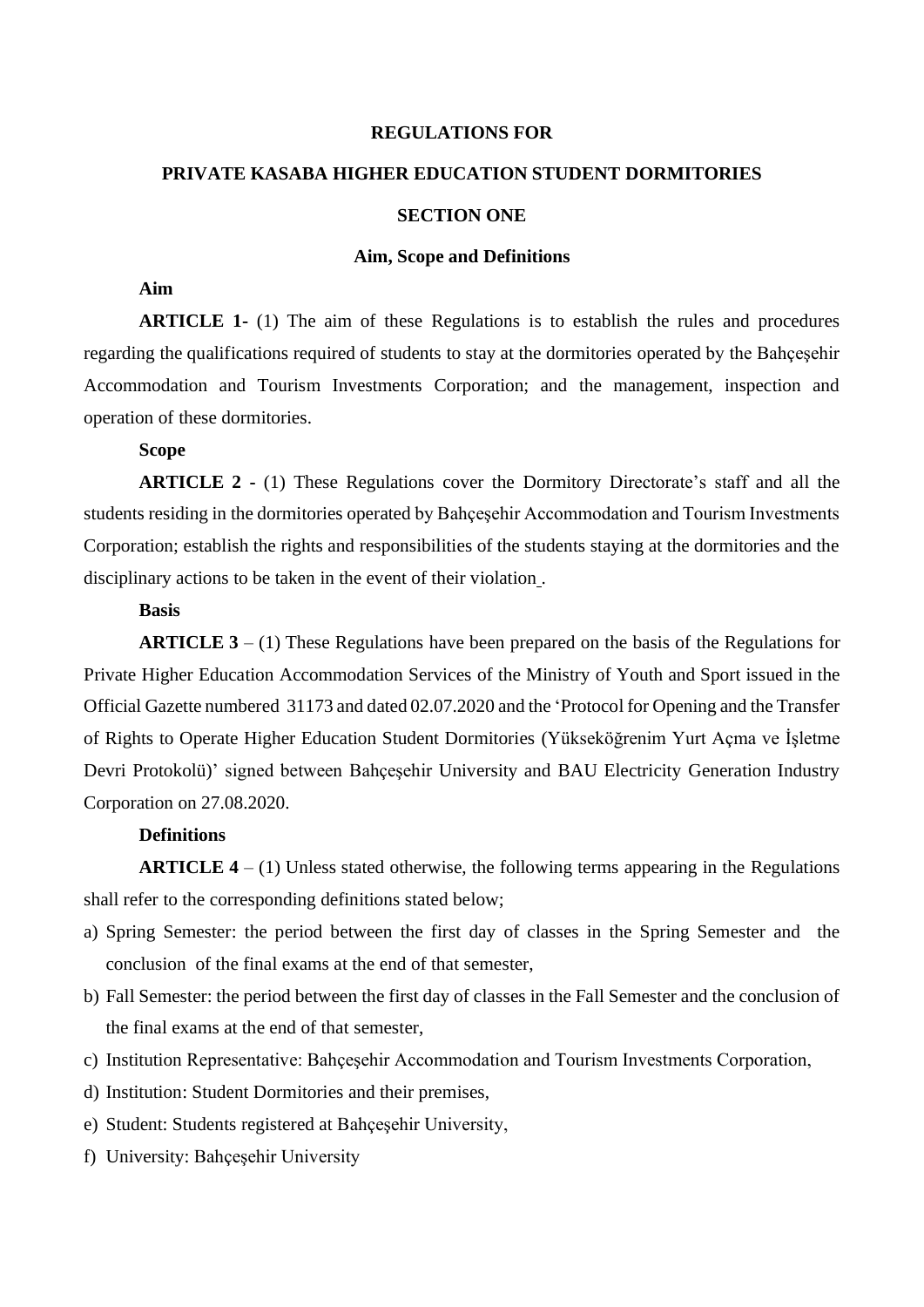- g) Summer School: the period between the first day of classes in the Summer Semester and the conclusion of the final exams at the end of that semester,
- h) Regulations: Regulations for Private Kasaba Higher Education Student Dormitories,
- i) Dormitory Disciplinary Committee (DDC): Committee that has the authority to take decisions regarding disciplinary actions at the Dormitories.

## **SECTION TWO**

### **Management and Operation**

**ARTICLE 5 -** (1) Private Kasaba Higher Education Student Dormitories are managed by the Dormitory Directorate.

## **Regular opening and closing of Dormitories**

**ARTICLE 6** - (1) The regular opening and closing dates of the student dormitories are determined by the Dormitory Directorate, in compliance with the University's Academic Calendar.

(2) The terms and conditions regarding the accommodation of the students participating in festivals, sports activities, courses, practical trainings, seminars and other activities organized by the University, and students who wish to stay in the dormitories as guests during the academic year and/or during the summer (and semester breaks), are determined by the Dormitory Directorate, upon the approval of the Secretariat General of the University.

(3) Aside from the closing down of the Dormitories under exceptional circumstances, the Founder Representative may decide to suspend the delivery of accommodation services for a specified time period or to close down the Institution. The Founder Representative is required to notify the staff and the students at least 1 (one) month in advance about the decision to suspend accommodation services or close down. At any rate, the suspension or closing down process hereby, cannot take effect during the academic year.

(4) Suspension of accommodation services in this regard may not last longer than one academic year.

## **Closing down of Dormitories under exceptional circumstances**

**ARTICLE 7** - (1) The relevant authorities may decide to close down the Dormitories temporarily or indefinitely, under the following exceptional circumstances:

- 1) Due to incidents that may lead to social unrest or breach of confidence among the students residing at the dormitories,
- 2) In the event that the dormitory is being used by students and staff in violation of the Rules and Regulations or for purposes not approved by the Dormitory Directorate.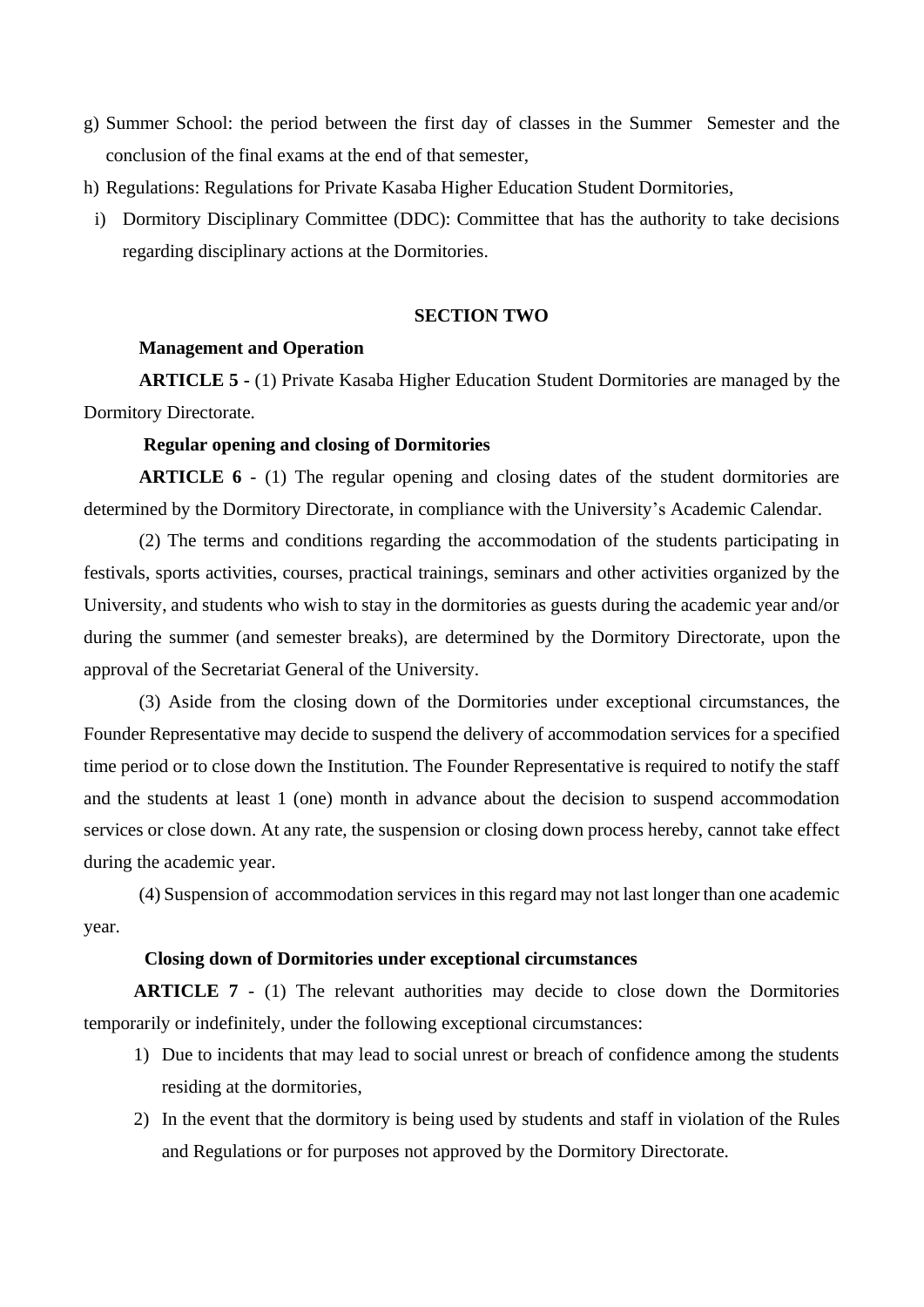- 3) Disruption of the general order or discipline of the Dormitory, thereby making it unable for the Dormitory Management to perform their duties or compromising the safety of the students staying in the Dormitories.
- 4) Outbreak of natural disasters and epidemics,
- 5) Acts of terrorism

(2) In the event that the Dormitory is closed down due to exceptional circumstances, or there exists circumstances that may compromise the safety and well being of those residing in the dormitories, the dormitories are evacuated immediately. This process may require the collaboration of the law enforcement forces .

## **Application to the Dormitories**

## **Application for Admission to the Dormitories and Duration of Accommodation**

**ARTICLE 8**- (1) The terms of admission for Students who wish apply and register to the Dormitories are as follows:

- 1) Being a currently registered student of the University,
- 2) Being physically and mentally fit for community living,
- 3) Not having been convicted for any crime other than negligence offenses, and not having been sentenced to imprisonment for a period of 6 months or more,
- 4) Must not have been subject to suspension from the University once or more than once for any reason or must not have been subject to dismissal from the Institution,
- 5) International students must also hold a residence permit, in addition to the afore-mentioned requirements in paragraphs (1-4).

(2) Applications to Dormitories, are to be made by the students personally, through the relevant media, on the dates designated by the Dormitory Directorate and in line with the announced application processes.

(3) Students who fail to submit their applications for the dormitories between the specified dates shall not be placed in the dormitories. However, their applications may be assessed, in the event that there are still vacancies in the dormitories, subsequent to the completion of the assignment and final registration processes of all the other students who have applied.

(4) Students who fail to register to the University at the beginning of the Academic year are not placed in the dormitories.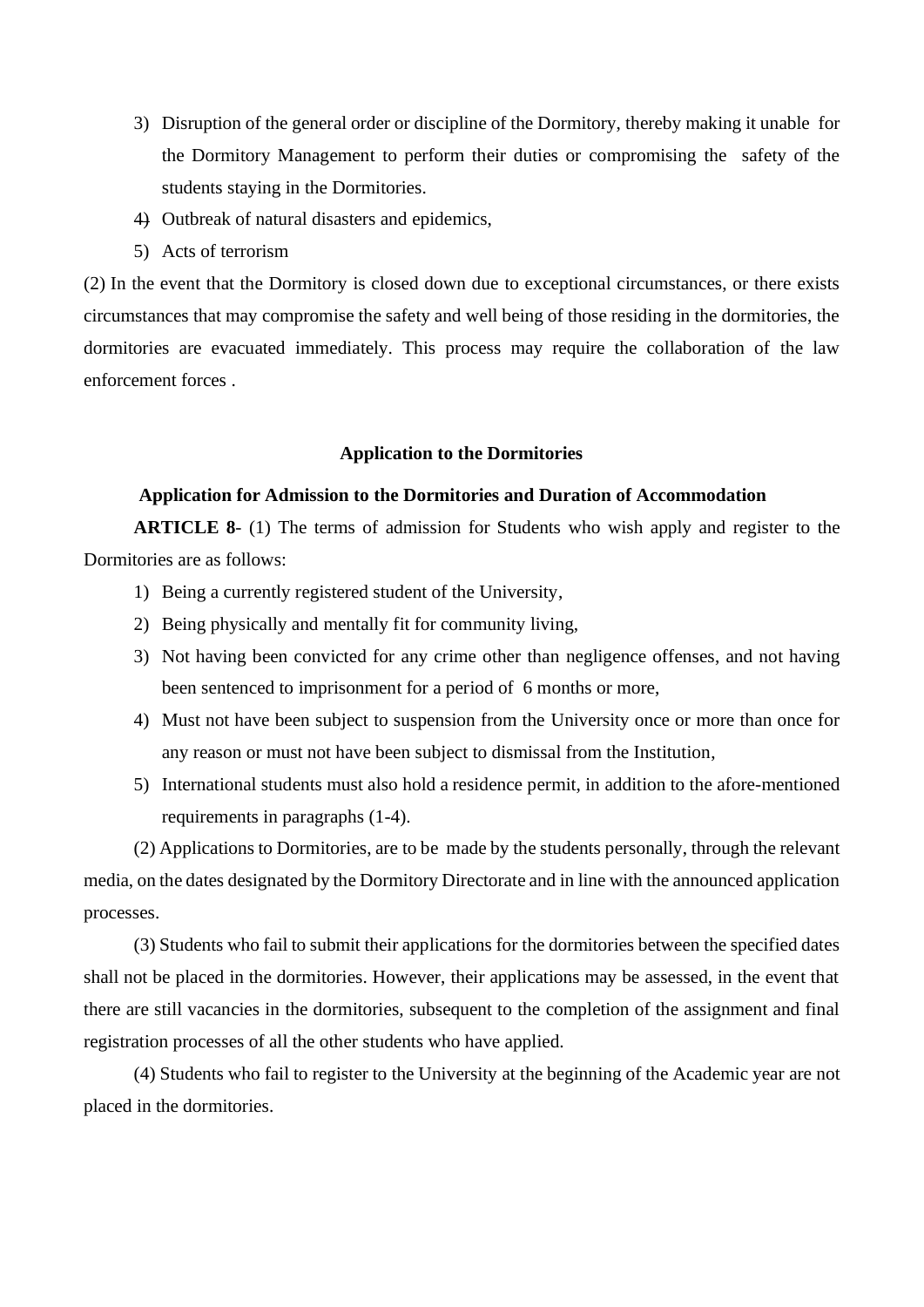(5) During the dormitory assignment process before the start of each academic year, students registered in the School of Foreign Languages of the University are given priority. The applications of any other students may be assessed, in case there remain any vacancies.

(6) In the process of admission to the Dormitories, International and Out-of-town students are given priority. In case there are vacancies available for other students, local students may also be admitted to the dormitories, with due consideration given to the distances of the students' homes from the University. The order of priority for local students are determined with respect to the regional planning carried out by the Dormitory Directorate.

(8) The respective order of priority taken into account for placement of students in the dormitories before the start of each academic year, is as follows:

- 1) International students
- 2) Out-of-town students (students from outside Istanbul)
- 3) Local students

(9) The order of priority or priority criteria for student assignments to the dormitories may be changed by the Dormitory Directorate.

(10) The Dormitory Directorate may decide to arrange an earlier registration process on different dates for the following year. In that case, the above order of priority may not be effective.

**ARTICLE 9** - (1) The Dormitory Discipline Committee (DDC) meets to decide whether students who are being formally investigated and legal proceedings have been initiated against, may be admitted to the dormitories or not.

### **Terms of registration and admission to the Dormitories**

**ARTICLE 10** - (1) The process of admission and assignment of students to the dormitories are implemented pursuant to the provisions of the Regulations and in accordance with the available dormitory capacity in the current academic year.

(2) Students who have applied for admission to the dormitories are required to submit the following documents to the Dormitory Directorate, within the time period specified for final registrations.

- 1) The Dormitory Application Form (ANNEX-1),
- 2) For TR (Turkish) citizens, a copy of the student's identity card (For foreign students, a copy of the student's passport),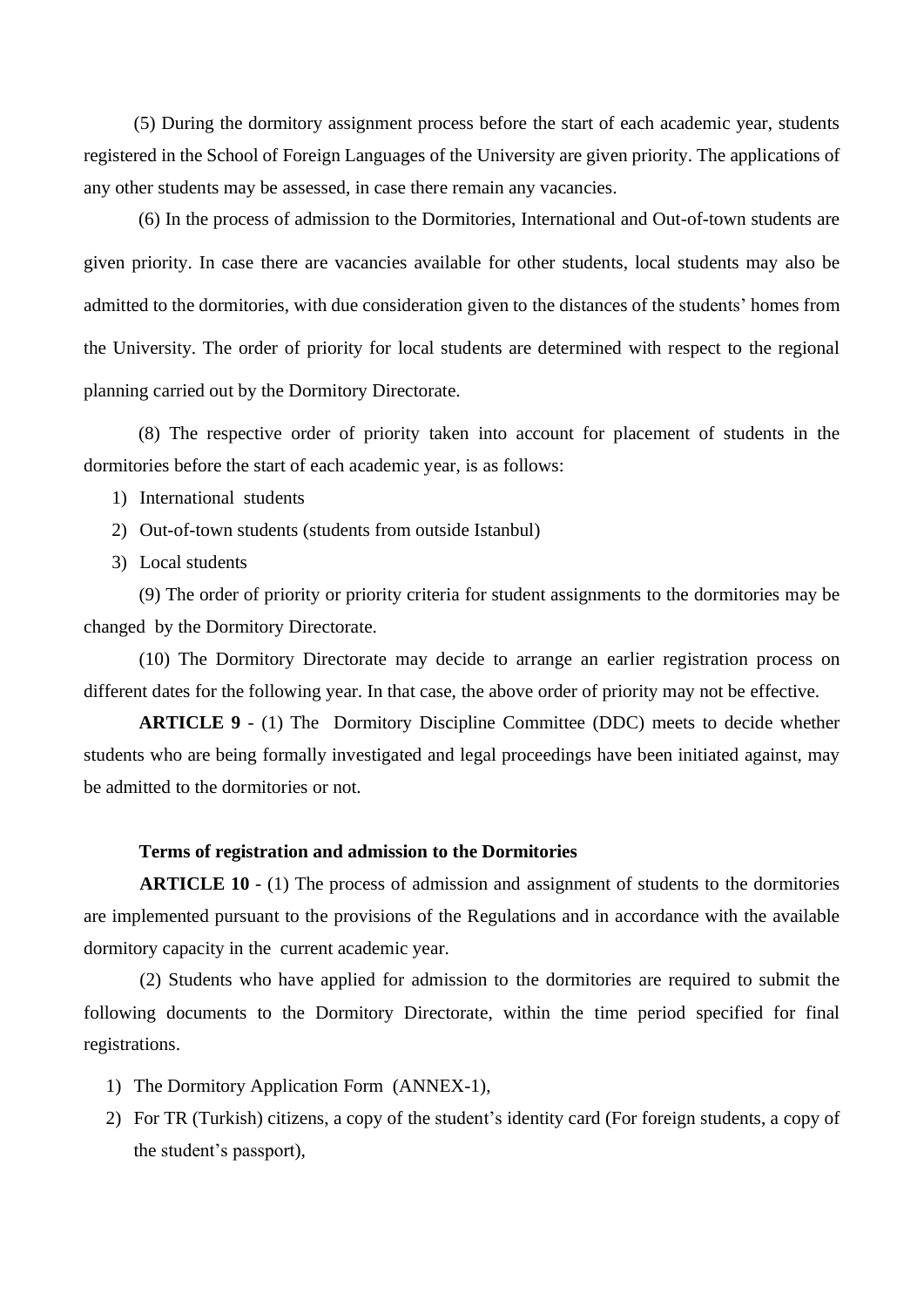- 3) Document indicating the student's status at the University (Certificate of Education for International students),
- 4) Four passport-size photos,
- 5) A medical board report from a general State or University hospital verifying that the health status of the student is fit to stay in the dormitory, (Reports that do not include TB tuberculosis screening test results are invalid). Health reports must be renewed every year before registering to the dormitories,
- 6) Criminal record certificate and archive record,
- 7) Residence Permit issued by govermental authorities, for foreign students,
- 8) The "Service Delivery Contract" signed by the student, acknowledging that the student has read and accepted the regulations and decisions pertaining to accommodation services (ANNEX -2),
- 9) The bank receipt for the Dormitory accomodation service fee,

(3) Students who have been assigned a room in the Dormitories but have failed to submit all the documents required for final registration to the Dormitory Directorate forfeit the right to reside in the Dormitories.

(4) Students who check out from the dormitory in the interim between semesters, for reasons other than academic or exceptional circumstances, may not be admitted to the Dormitories in the followng academic year.

(5) Students who are dismissed from the University for any reason, are also dismissed from the Dormitories.

(6) The Dormitory Directorate may change the dormitory rooms assigned to the students, when deemed necessary.

(7) The Dormitory Directorate may impose limitations on the service hours of the central heating and hot water facilities during semester breaks and at any other time when there are fewer number of students accommodating in the dormitories.

(8) The dormitories may be available to the students for short-term temporary accomodation during exam periods or at other times, at a specified accommodation fee. The duration of temporary accomodation cannot exceed one month.

(9) Applications for admission to the dormitories, made by students who have been subject to disciplinary action or have had trouble adapting to the living conditions in the dormitories during their residency in the previous semesters, may be denied by the Dormitory Directorate.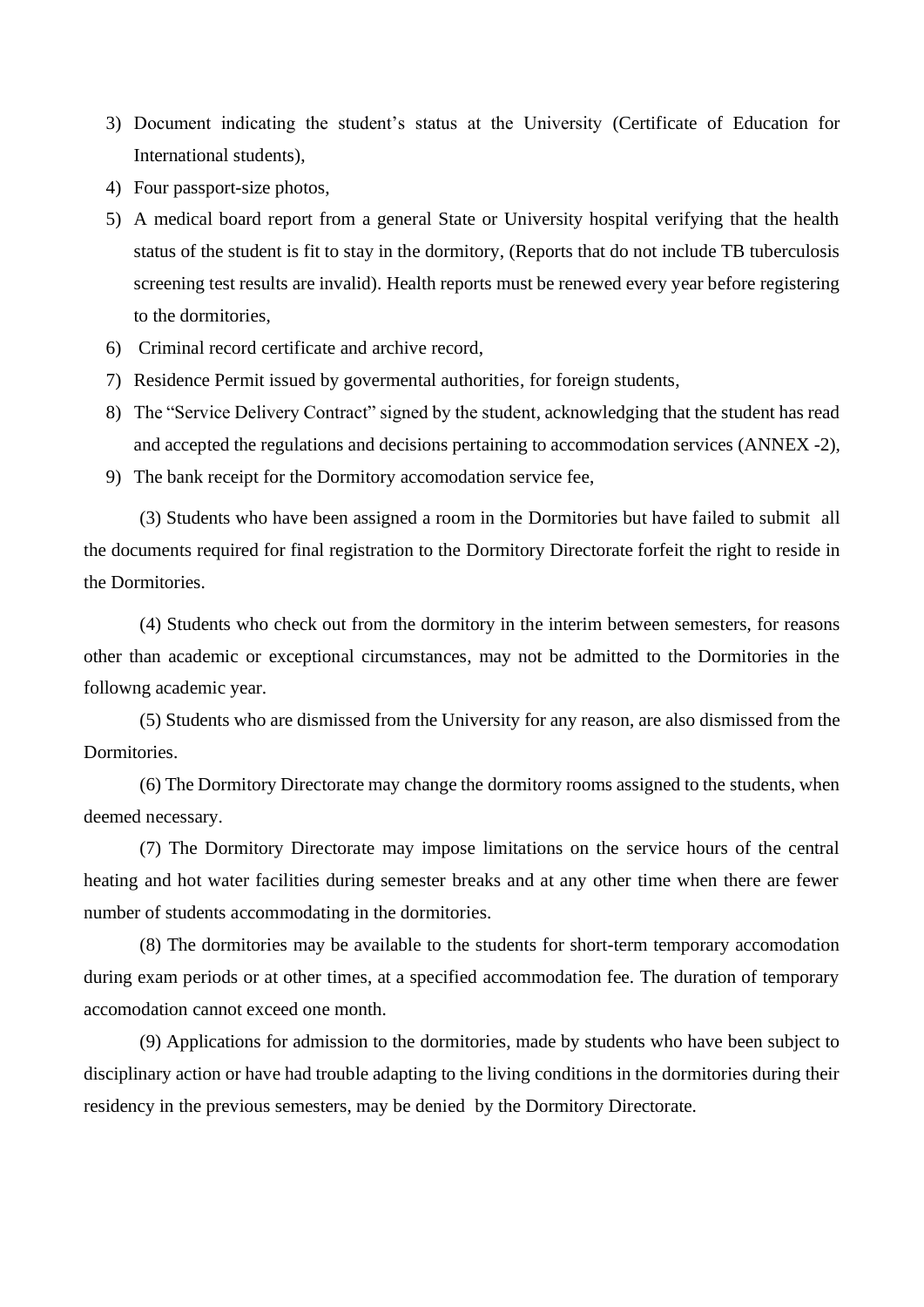### **Duration of accommodation in the Dormitories**

**ARTICLE 11** - (1) Admission and registration to the Dormitories is restricted to one academic year (successive Fall and Spring semesters). At the end of the academic year, students are deemed to have lost their right to reside in the dormitories, regardless of the date the admission and registration processes were finalized within the academic year.

(2) Having been admitted to the dormitories in the previous academic year or semester, does not guarantee the student the priviledge to be admitted to the dormitories in the following academic years. Students are required to renew their applications to the dormitories every academic year.

(3) For students who wish to stay in the dormitories during Summer School, dormitory placement plans are renewed at the end of the Spring Semester. The application and assignment processes are announced by the Dormitory Directorate.

(4) The dormitory buildings/floors that are to be on duty during the Summer School period are determined and announced by the Dormitory Directorate at the end of each academic year. Students are required to move in to their (newly) assigned rooms in the dormitories, which are situated in the building/on the floors that are on duty, between the dates specified in the announcements.

(5) Students are not eligible to stay in the dormitories during the periods they have frozen their registrations at the University.

### **Living conditions**

**ARTICLE 12** - (1) Students are not allowed to receive visitors in their dormitory rooms. They may use the social domains within the Campus/Institution for this purpose.

(2) Students are required to be back at the Institution no later than 00:00, every night and are required to use the QR Code scanner (card entry system) when entering and leaving the Dormitory buildings.

(3) Non-compliance with entrance-exit time regulations or spending the night outside the premises of the Institution is allowable on condition that the student receives a written permission from the Dormitory Director/Assisstant Director.

(4 ) Students who are unable to comply with the Dormitory entrance-exit time regulations due to emergency situations, are required to inform the relevant Dormitory Director/Assisstant Director about the situation, as promptly as possible.

(5) Students cannot engage in any kind of behaviour that may compromise the security of the Institution. They are also required to cooperate with the security guards carrying out searches within and at the entrance to the Institution.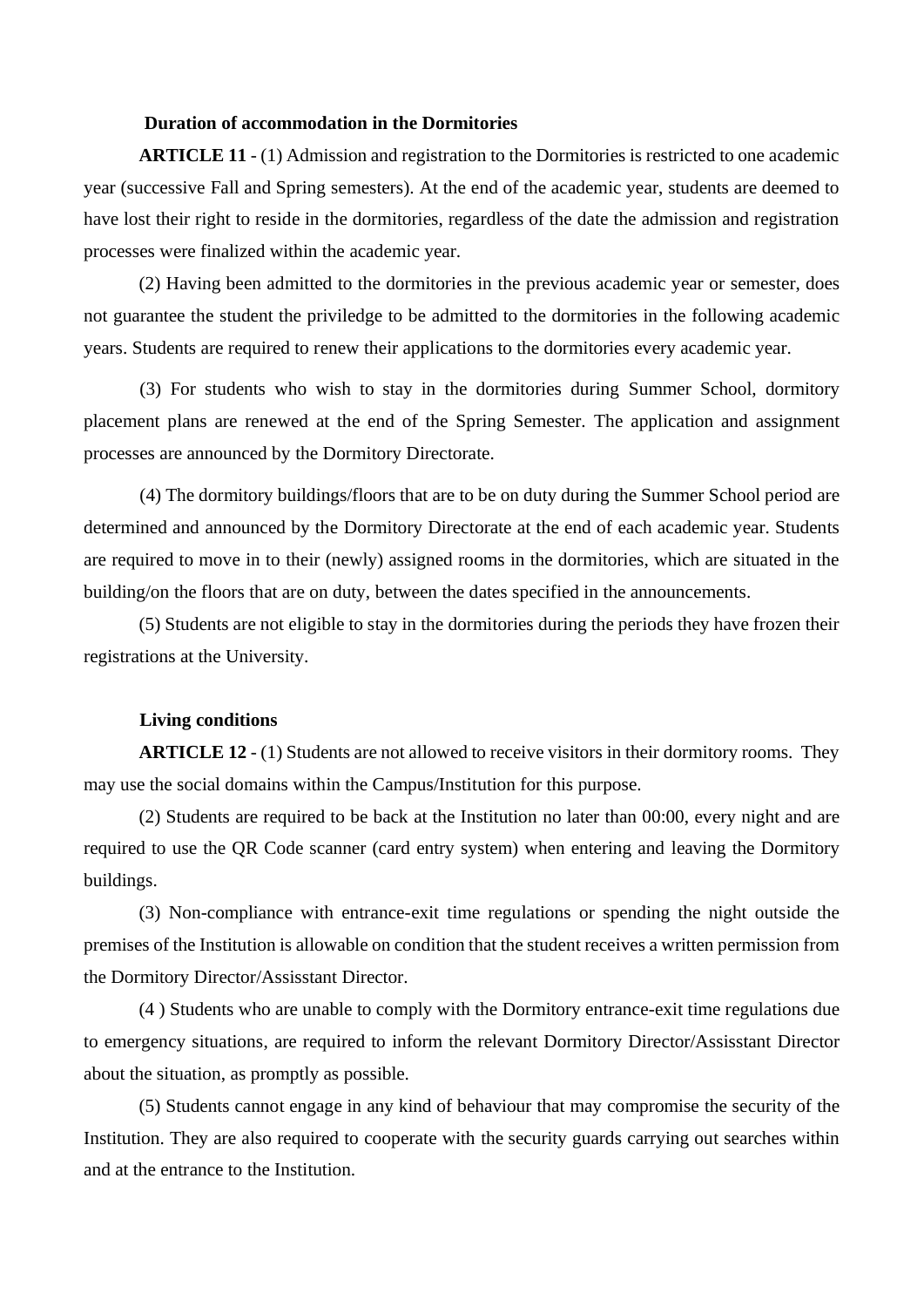(6) Possession and use of firearms, any sharp and edged weapons, fireworks, explosives or any other lethal or injurious weapons are strictly forbidden in the dormitories, even if such weapons are licenced.

(7) Students are required to give prompt notice to the Dormitory Directorate in case of any emergency situations that may arise due to health issues or any other reasons.

(8) Students cannot keep any medications in their rooms without the permission of the Dormitory Directorate.

(9) Students are expected to refrain from any kind of behaviour that may disturb other residents or Dormitory staff.

(10) Students may not engage in dialogues that may offend or hurt any other residents or staff with regard to their race, beliefs/religion, ethnic origin, sex, age, political views or disabilities and they may not display any kind of disturbing behaviour regarding such issues.

(11) Students may not engage in any acts or behaviour that may injure or damage other individuals or their property and they may not in any way intimidate or harm Dormitory staff.

(12) Students agree and acknowledge that it is their responsibility to keep their rooms clean and in good order; to clear the desktops and the floors so as to facilitate the work of the housekeping staff, and that otherwise it would not be possible to carry out housekeping services properly. Moreover, they also declare that they shall not leave their personal belongings in the study rooms and acknowledge that the Dormitory Directorate and the Founder Representative shall not be held responsible for the loss of any personal property.

(13) Students may not in any way intimidate or harm any complainant, eye-witness or member of the Disciplinary Committee before, after or during a disciplinary hearing.

(14) Students are not allowed to use any electrical appliances in the dormitory rooms that are prohibited by the Institution; they may only use their personal computers, electric shavers and hair dryers. Electric and/or gas cookers, kettles, electrical tea and coffee machines, heaters and suchlike devices may not be used in the dormitories and no extensions may be made to the electrical installations on the premises. Any damages caused by unauthorised use of electrical appliances shall be charged to the students.

(15) Students are required to do their laundry, drying and ironing on the dates scheduled, at the locations designated by the Dormitory Administration.

(16) Students are expected to refrain from keeping any smelly and perishable foodstuff in the dormitory rooms and are responsible for keeping the bathrooms, toilets and other common use areas clean. Any kind of foodstuff or objects that may compromise the hygienic conditions in the dormitory rooms and common use areas shall be disposed of by the Dormitory staff. It is strictly forbidden to: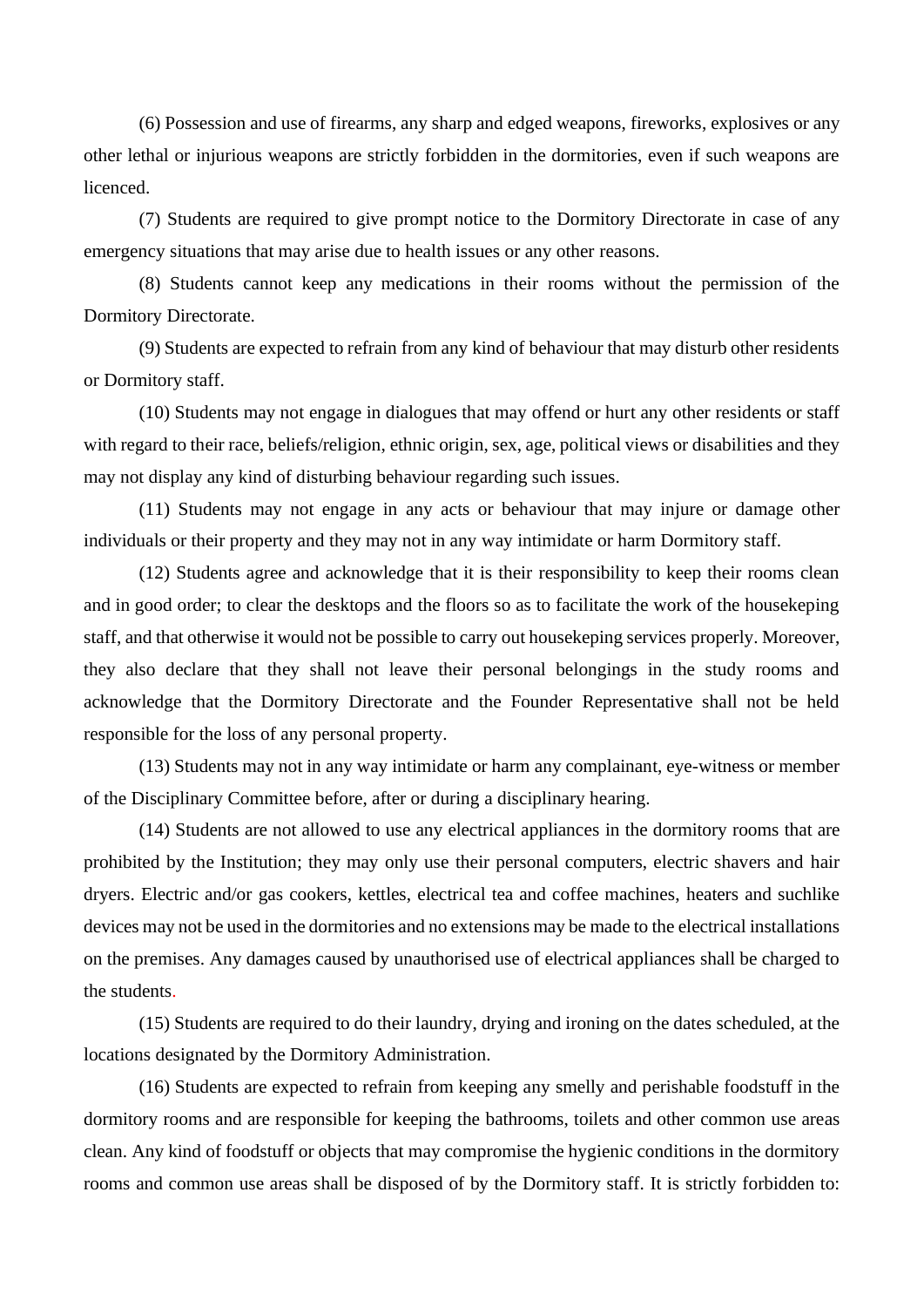throw any objects out of the windows or to call out loudly to anbody for any reason; leave slippers, shoes or any other personal belongings outside the dormitory rooms or in the corridors; leave dirty dishes in the kitchens; violate hygiene regulations or leave food lying around in the rooms or on kitchen counters; use indoor spaces other than the kitchen (student lounges, dormitory rooms, etc.) to prepare/cook food.

(17) Pursuant to the relevant regulations, possession and consumption of tobacco and tobacco products, alcoholic beverages and narcotic drugs; feeding or keeping any kind of pets within the dormitory premises (in all personal and common use areas: rooms, bathrooms and toilets, student lounges, corridors, balconies, laundry facilities, kitchens, fire-escape emergency stairways, etc.) is strictly forbidden.

(18) In case of an illness or any other emergency situation, students are expected to notify the relevant Dormitory staff as soon as possible.

(19) Students are to refrain from leaving around their personal belongings in the common use areas and corridors within the premises of the Dormitory buildings and are required to keep their valuable belongings in the lockers/locked drawers in their rooms. Within the scope of security measures, the Dormitory staff have the right to inspect and dispose of any abandoned belongings found in the common use areas of the dormitories or to hand them over to the law enforcement officers. Students may not engage in potentially damaging activities such as driving nails and tacks into the walls, or using sticky adhesives that damage the the wall paint and the plaster on the walls.

(20) It is strictly forbidden to distribute and/or put up any brochures, leaflets, notices/posters, etc. in the dormitory buildings without permission.

(21) If deemed necessary, the personal belongings of the students staying in the dormitories may be inspected by the Dormitory Director/Manager or Assisstant Managers.

(22) It is strictly forbidden for students; to accommodate any person or persons who are not registered residents of the Dormitory, in their rooms,

(23) to engage in any kind of disorderly behaviour and verbal abuse that is likely to disturb the general peace and harmony in the Institution,

 (24) to display any kind of disrespectful and aggresive behaviour towards the Dormitory staff and the other residents in the dormitory,

(25) to ignore warnings and calls made by the Dormitory staff and decline written warnings and calls,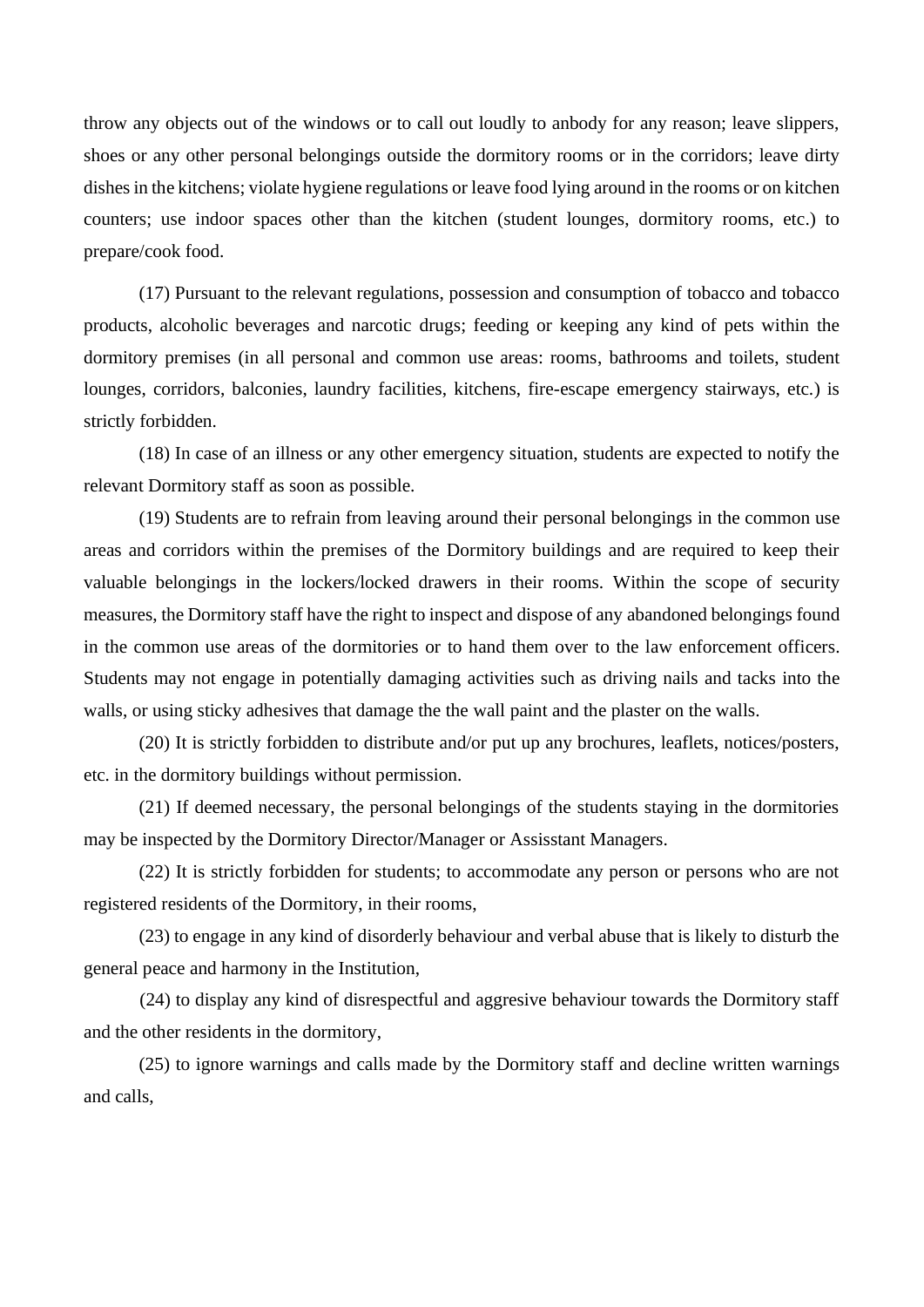(26) The Dormitory Director reserves the right to reassign students to other rooms when deemed necaessary and no students may ignore or refuse such decisions. Those students who fail to comply with the foregoing regulations (22-26) shall be subject to disciplinary action.

(27) The students acknowledge and undertake to observe the written rules and regulations posted in the kitchens regarding the conditions for use of these shared spaces; to exercice due care to observe hyygienic measures in the kitchens which are inherently common use areas, to take care not to damage any fixings or equipment in the kitchen, not to remove any fixed kitchen assets or equipment from their designated locations for their personal use, not to get involved in any actions that would consequentially restrain or deter other students from using the facilities.

(28) With due consideration to safety and hygienic measures, students using the kitchen are required to leave the kitchen in an orderly and clean condition and the electrical appliances they have used safely unplugged. Areas other than the kitchens (dormitory rooms, rest rooms, etc.) may not be used for cooking. Dirty dishes left in the kitchen are disposed of by the Dormitory staff in charge, in compliance with hygiene standards and requirements.

(29) It is prohibited to place anything on the exterior window sills of the dormitotry rooms, and to use the emergency exits when there are no emergency situations. Students acting in violation of these regulations shall be subject to disciplinary action.

### **Dormitory Fees**

**ARTICLE 13**- (1) Students pay the specified current fee to stay in dormitories. Only accommodation and breakfast are included in the dormitory fees. Other meals are not included. Dormitory fees are determined before the start of each academic year and announced by the Dormitory Directorate.

(2) Dormitory fees are charged annually for the Fall–Spring semesters. Students who wish to stay in the dormitores during Summer School are charged the specified additional fee,

(3) The accommodation service fee to be applied in the following academic year is determined and announced by the Dormitory Directorate by the end of May, and notified to the Provincial Directorate.

### **Dormitory Check-In Procedures**

**ARTICLE 14** - (1) The results of the Dormitory room assignments are announced by the Dormitory Directorate.

(2) Students who have been admitted to the dormitories are required to submit the requested documents to the Dormitory Directorate within the announced period. The annual accommodation service fees for the assigned dormitory rooms are to be paid to the relevant bank account, within the specified period.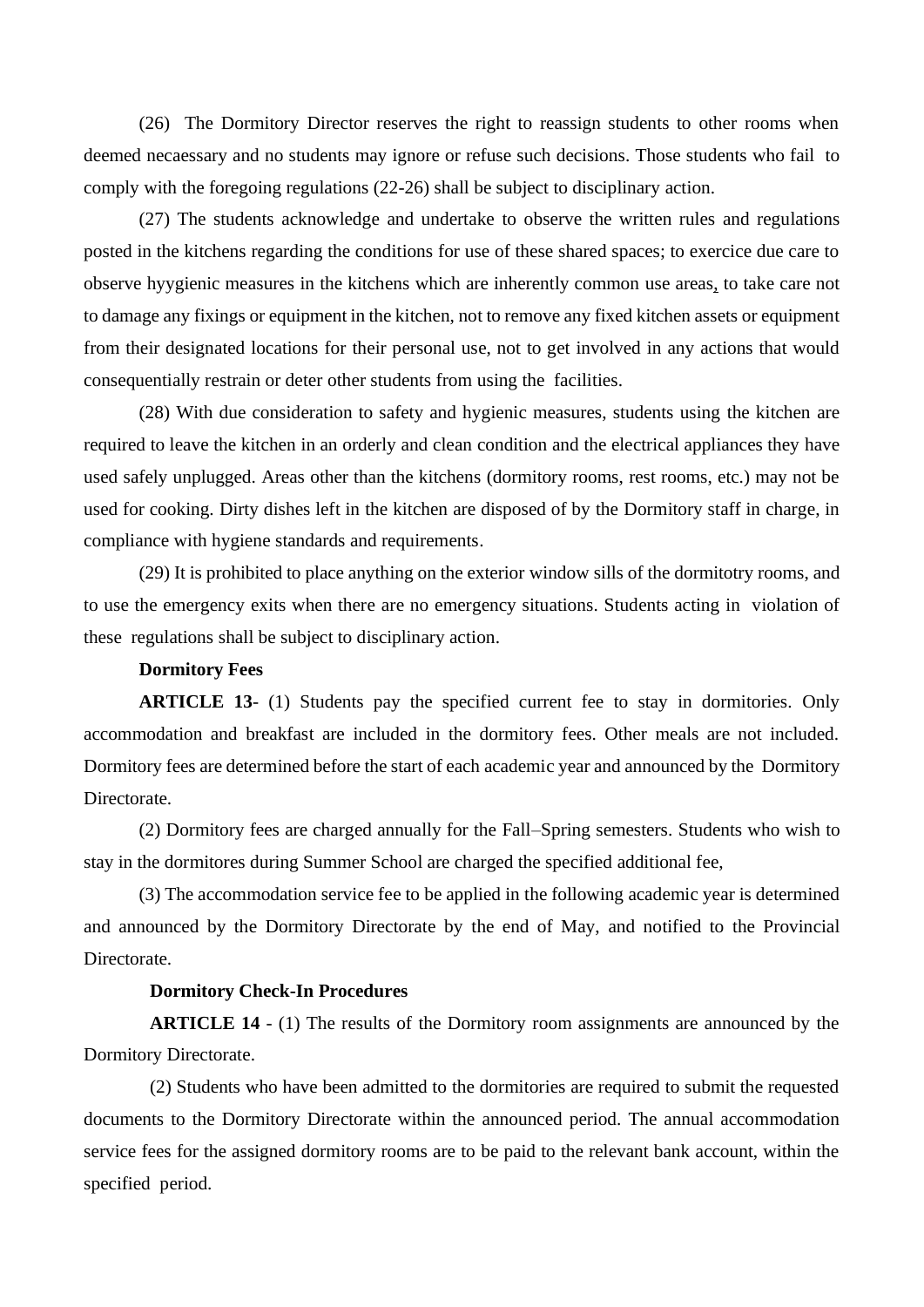(3) Students who have to move in to the Dormitory on a weekend and/or on an official holiday, may check in to their assigned rooms after paying their Dormitory accommodation fees and completing the Dormitory check-in procedures.

(4) During the check-in process, students are required to fill in the Room Condition Form, the Baggage Submission Form and the Personal Data Form (ANNEX-4, ANNEX-5, ANNEX-6). Students are responsible for notifying the Dormitory Directorate about any missing and/or damaged furnishings and equipment in their rooms within two days of the check-in process. Otherwise the student shall be liable for any incurred but not reported losses and damages. The respective compensatory amounts shall be charged to the student's account.

### **Withdrawal and Check out from the Dormitories**

**ARTICLE 15** - (1) Students who wish to withdraw/check out from the dormitory are required to fill in and sign the Dormitory Checkout Form and submit it to the Dormitory Directorate at least one working day before their check out date. (ANNEX-7).

(2) The Dormitory rooms and personal belongings of students who have filled out the Dormitory Check out Form are inspected by the Dormitory officers. The students are asked to return the room keys/card. If any loss or damage is detected in the rooms, the student shall be charged the cost of the repairs or replacements. Students who have completed the check-out procedures are deemed to have waivered their ownership rights on any personal belongings they have left behind and these items shall be discarded.

(3) Any claimed/unclaimed items left behind in the dormitory rooms by students who have withdrawn without completing the check-out procedures, are temporarily put away in a storage by the Dormitory Directorate. Students who fail to claim their belongings within fifteen days without a valid excuse are deemed to have waivered their ownership rights on these items and these items shall be discarded. The Dormitory Directorate cannot be held responsible for any loss and/or damage of such items during this process.

(4) Students are required to check out of the Dormitory, upon the termination of their student status.

(5) In the event that students who have graduated from the University before the end of the semester, wish to stay on in the Dormitory, this decision is at the discretion of the Dormitory Directorate, on space available basis.

(6) Students who freeze their registrations at the University are discharged from the Dormitories. These students are required to check out from their assigned dormitory rooms within no more than two days following the relevant process.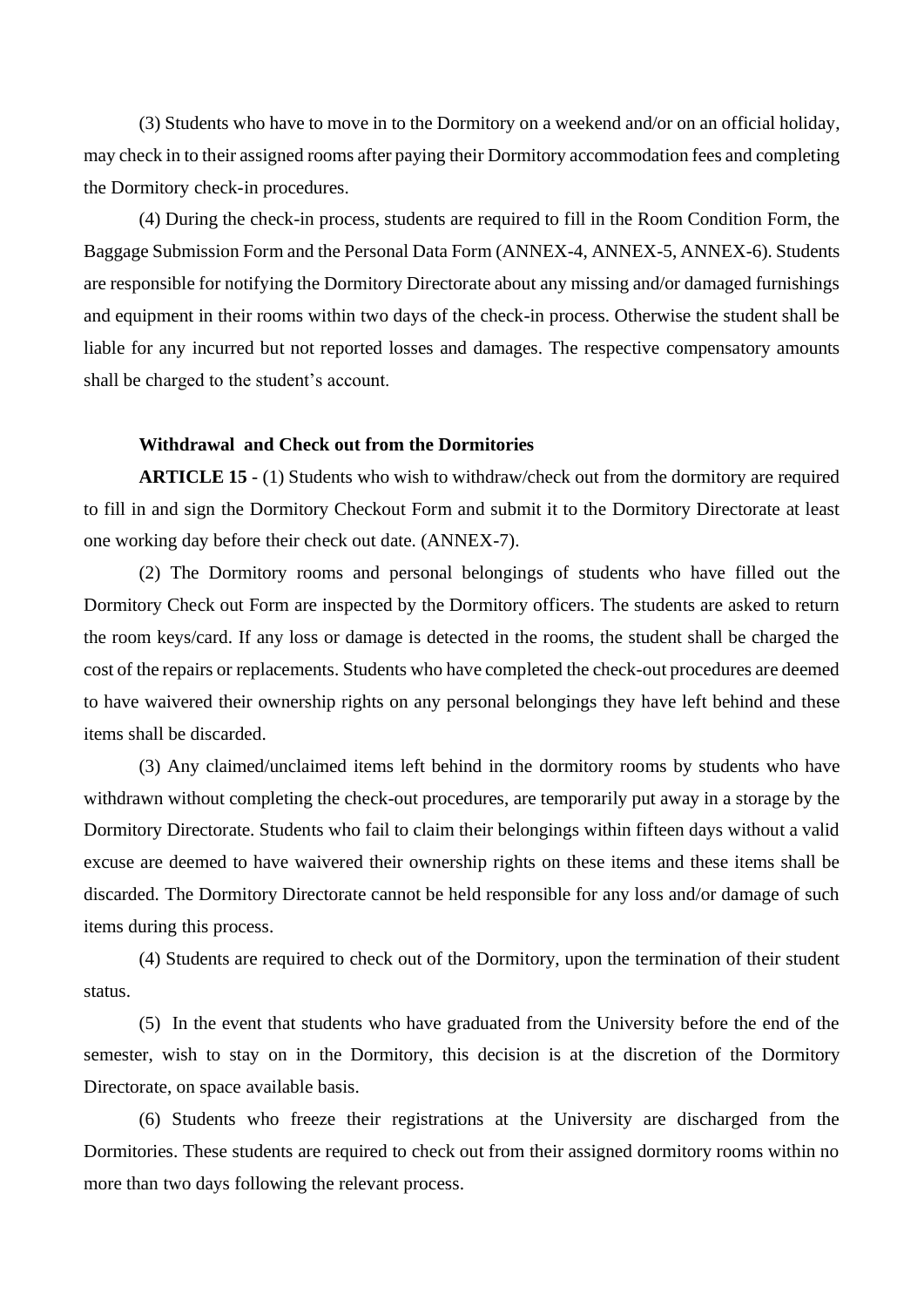(7) Students who have been subject to suspension from the University for more than one month or dismissed from the Institution are no longer eligible to stay in the dormitories and their Service Delivery Contract is terminated. These students are required to check out from the Dormitories within no more than five days.

(8) Pursuant to the Service Delivery Contract, students who violate the "Regulations for Private Higher Education Accommodation Services of the Ministry of Youth and Sports " and the "Regulations for Private Kasaba Higher Education Student Dormitories" or provide false information or documents and make fraudulent representations may be dismissed from the Dormitories. These students are required to leave the dormitories within no more than two days.

### **SECTION THREE**

### **Financial Issues**

**ARTICLE 16** - (1) Financial issues regarding the Dormitories are implemented by the Dormitory Directorate.

(2) In the Fall and Spring semesters, Students who check in to the Dormitory;

1) no more than 30 days after the first day of classes announced on the Academic Calendar of the University, are required to pay the total annual accommodation service fee.

2) as of the 31<sup>st</sup> day and later than the first day of classes announced on the Academic Calendar of the University, are required to pay the sum of the remaining contracted monthly accommodation service fees (including the current month).

(3) In the Fall and Spring semesters:

1) Students who check out of the dormitories before the date announced for start of classes on the Academic Calendar of the University; are refunded 90% of the accommodation service fee; that is10% of the annual accommodation service fee is deducted. The Service Delivery Contract is terminated.

2) In the event that students who successfully pass the English Proficiency Exam given by the University's School of Foreign Languages at the beginning of the academic year and start their first year at the University have registered to the Dormitory before the Exam, the students shall receive a full refund. Students who are successful in the English Proficiency Exam given by the School of Foreign Languages within the semesters, shall get a refund for the remaining contracted months of the academic year. The Service Delivery Contract is terminated.

3) Students who check out of the dormitories after the start of classes; shall be charged the accommodation service fees for the months they have resided at the dormitory (including the current month) and are refunded 70% of the monthly accommodation fees for the remaining contracted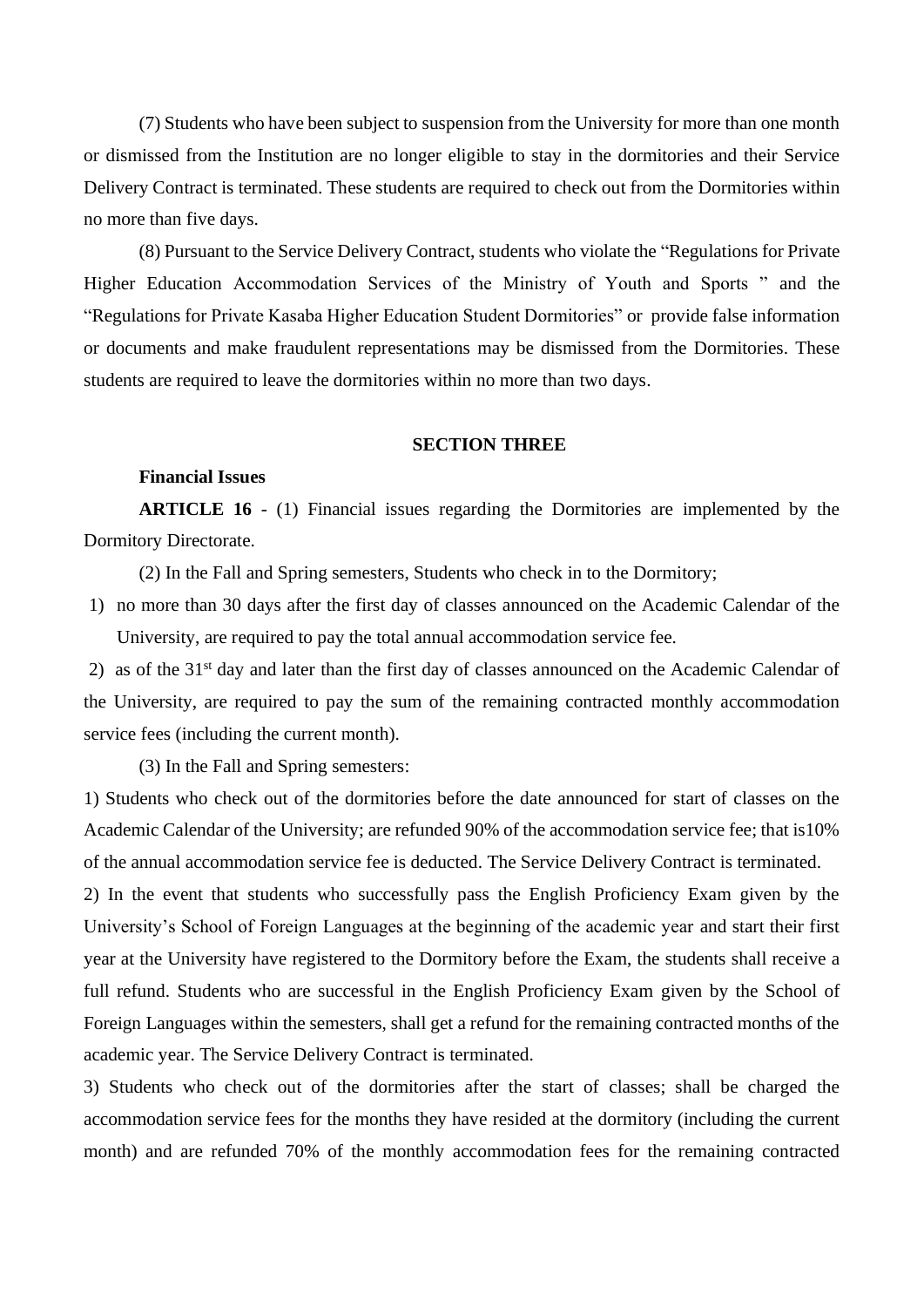months; that is 30% of the monthly accommodation fees for the remaining contracted months is deducted. The Service Delivery Contract is terminated.

4) Refunds for accommodation fees are deposited into the bank accounts designated by the students within one month, as of the date the students submit their refund request form/petition. To claim the refund, students are required to apply to the Dormitrory Directorate with an approved Dormitory Check out Form and the refund request petition for their accommodation service fee, for approval.

(4) Students who have registered for Summer School but wish to leave the dormitory and check out after the date announced on the University academic calendar for start of classes in Summer School, do not receive any refund.

(5) Requests made by students who wish to check out of the dormitory due to health issues are approved, provided that they document their health issues. Students who have checked out of the dormitory due to health issues but continue to attend classes at the University, are not eligible to receive a refund for the period they do not stay at the dormitory.

(6) If any furnisings and equipment in the dormitory rooms and/or common areas are damaged/lost, the cost of the damage or replacement of these articles shall be charged to the student. In the event that the number of students involved are more than one, all the students shall be equally liable for compensation of the damages/loss.

(7) In the event that students lose their room keys/card, they are required to pay the cost of replacement for the keys/card and the new keys/card shall be issued to the students. The replacement fee for the room keys and card are determined by the Dormitory Directorate.

(8) Students are charged a security deposit fee, equivalent to half of the current monthly accommodation service fee. In the event that a student fails to compensate for the damages caused, the cost of the damages and any outstanding accommodation service fees shall be deducted from the student's security deposit.

(9) Students who fail to leave their dormitory rooms clean and in good order when checking out, shall be charged for housekeeping services.

## **SECTION FOUR Student DisciplinaryActions**

 **ARTICLE 17** - (1) The "Regulations for Private Student Accommodation Services" issued in the Official Gazette dated 02.07.2020 and numbered 31173 applies to all places/persons within the scope of these Regulations.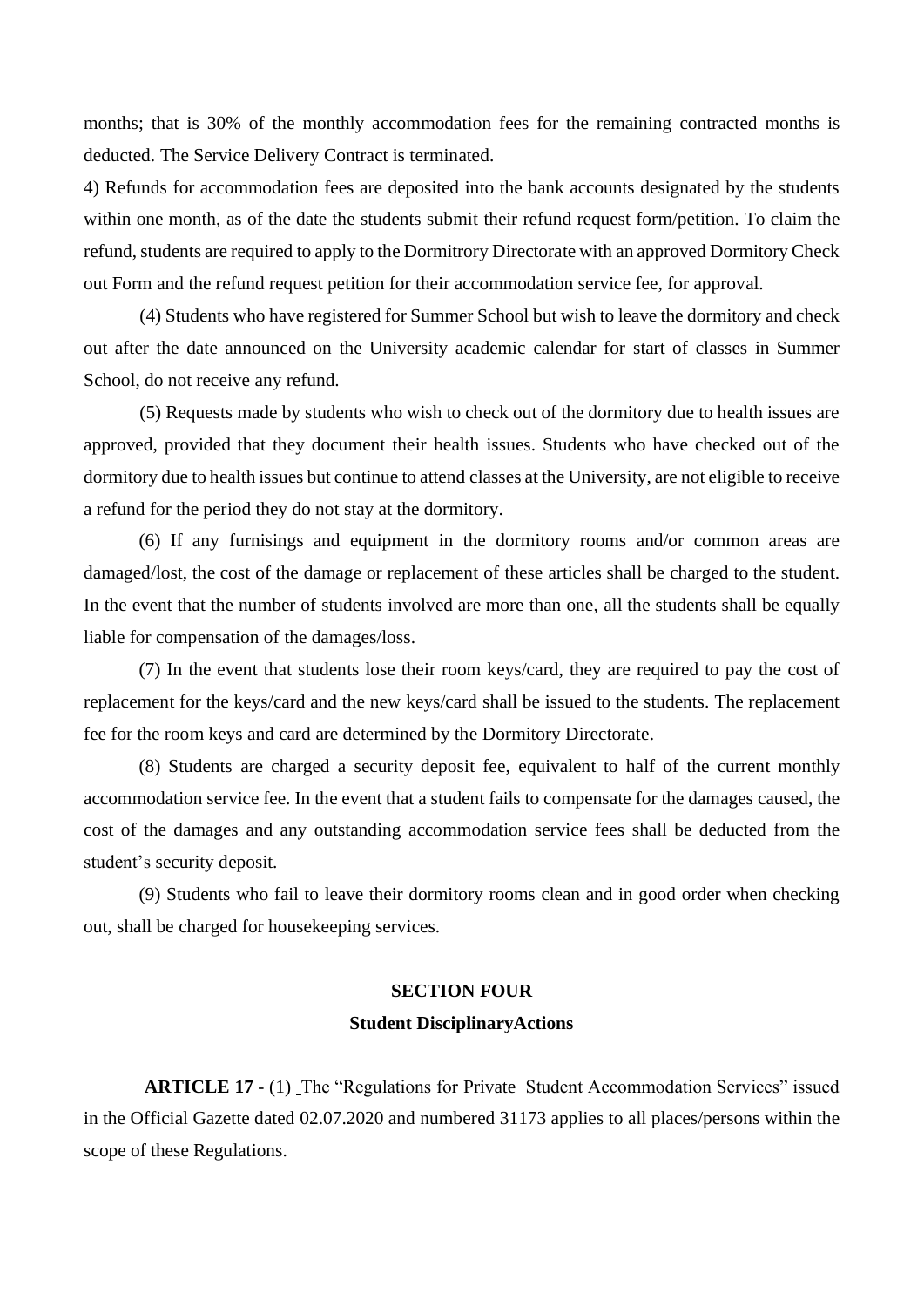(2) Acts and situations that are not covered in these Regulations but are similar in their nature and severity to violations specified in the Regulations that require disciplinary action, shall be imposed similar penalties

**ARTICLE 18** - (1) Students who violate the Regulations or exhibit disturbing attitudes and behaviors unbecoming a student, within and outside the premises of the Institution, shall be subject to the disciplinary actions: "Warning", "Censure", and "Dismissal from the Institution".

(2) Notifications regarding disciplinary actions are made to the students in writing. They may either be submitted to the student in person or they may be mailed to the address that the students have given to the Dormitory Directorate during the registration process.

(3) Students who have been subject to disciplinary action may appeal for the Warning and Censure penalties via the Disciplinary Committee; and they can appeal for the Dismissal from the Institution penalty by applying to the Provincial Directorate that the Institution is affiliated with (Istanbul Provincial Directorate of National Education) within 5 (five) working days following the notification of the penalty. Objections made to the Disciplinary Board are resolved within 7 (seven) working days; while objections made to the Provincial Directorate are resolved within 15 (fifteen) working days.

(4) Students who are dismissed from the Institution as a result of disciplinary action are required to check out of the dormitory within at most five days as of the date of receiving the notice of judgement. In the event the presence of the student in question is found to be compromising the security of the Dormitories, the student may be asked to leave the premises within twenty four hours.

(5) Students who are required to check out from the Institution due to Dismissal from the Institution shall return their room keys/card to the Dormitory Directorate. Their rooms are inpected and furnishings and equipment belonging to the Institution are checked against the inventory list. If any loss or damage is detected in the room, the cost of the repair or replacements shall be assessed and charged to the student.

(6) Students dismissed from the Institution due to disciplinary action are not eligible for any refunds.

## **Acts and Conditions requiring Warning**

**ARTICLE 19** - (1) Warning is a written notification to the students about their misconduct.

Acts and conditions that require the disciplinary action of warning are:

- 1) Making excessive noise so as to disturb the other residents and disrupting the peace and harmony,
- 2) Receiving visitors outside the designated areas and hours,
- 3) Causing damage to buildings, facilities or furnishings and property of the Institution,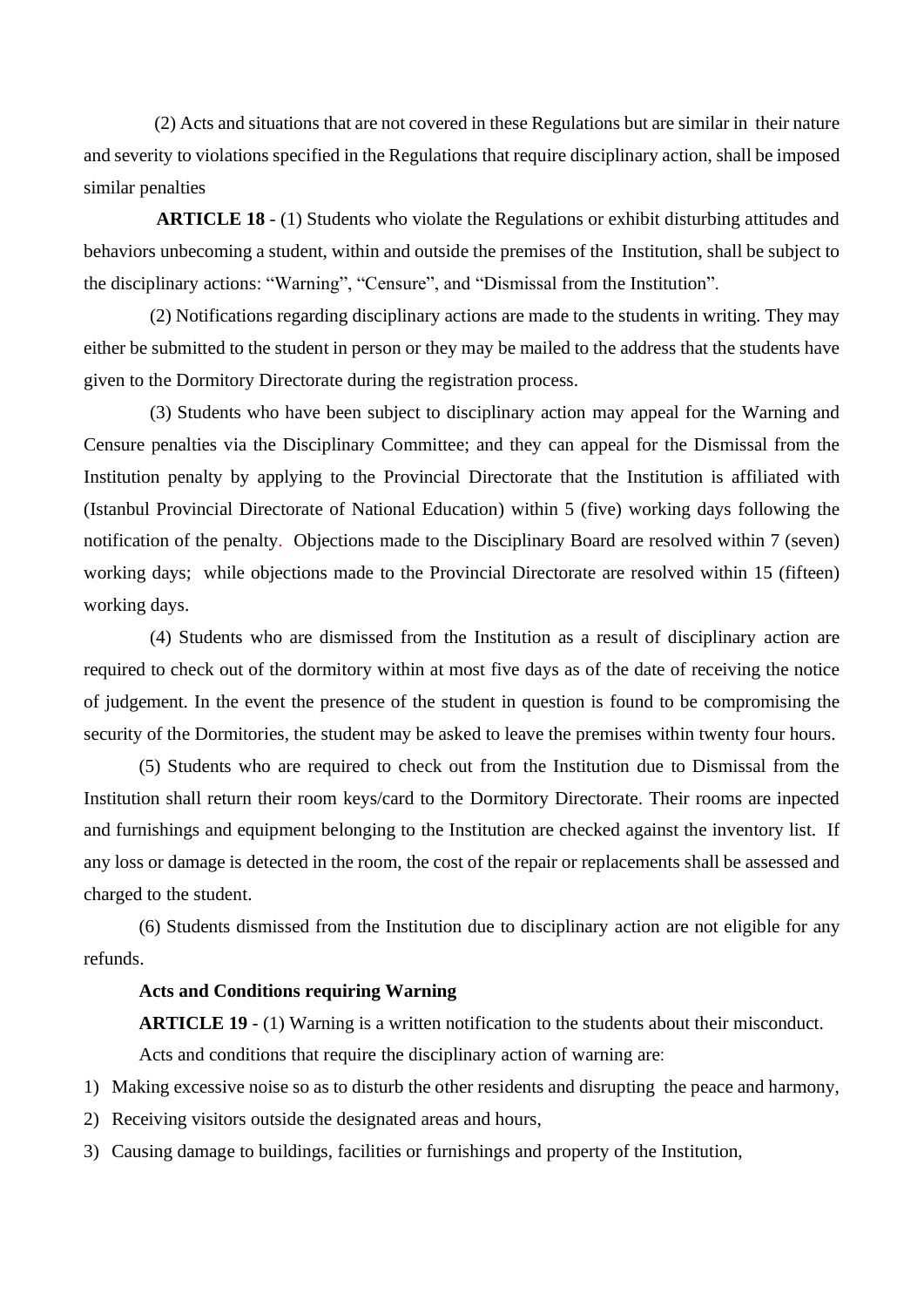- 4) Staying overnight in a room other than their assigned dormitory room or outside the Institution, without the permission of the Dormitory Directorate,
- 5) Failure to protect and maintain furnishings and equipment belonging to the Institution clean and in good order,
- 6) Putting up posters/announcements/notices, etc., in Dormitory buildings anywhere other than the places designated by the Dormitory Administration.
- 7) Bringing banned publications into the Dormitory buildings,
- 8) Throwing or dropping any kind of objects out of the Dormitory windows for any reason, or bothering others in any way,
- 9) Hanging clothes, flags, banners, etc. on the windows of the dormitory rooms,
- 10) Failing to maintain the dormitory rooms, common use areas and the environment orderly and clean; leaving these places in such a state so as to hinder the work of the housekeeping and sanitizing services,
- 11) Not providing information requested by the Dormitory officials on time, without a valid excuse for the delay, not accepting or avoiding receipt of summons, not responding to them within the time specified,
- 12) Leaving shoes and slippers on window sills or on doorsteps (any shoes and slippers left on doorsteps are removed by the Dormitory Housekeeping staff and discarded).
- 13) Leaving dirty dishes in the kitchen (dirty dishes left in the kitchen are removed by the staff and discarded),
- 14) Failing to submit documentation and information requested by the Dormitory Directorate,
- 15) Failing to use the QR Code scanner (card entry system) when entering or exiting the Dormitory buildings/Institution,
- 16) Not complying with regulations regarding the last entrance time to the Dormitory,
- 17) Feeding or keeping pets (cats, dogs, birds, etc.) within the premises of the Institution.
- 18) Making false declarations or engaging in behavior so as to deceive the Dormitory Management.
- 19) Possession or use of kettles or any other electrical appliances in the Dormitory rooms for heating, cooking, etc. (such devices shall be removed by the staff and put away in the storages),
- 20) Selling products or services in the dormitories, without the permission of the Dormitory Administration.
- 21) Leaving bicycles outside of their designated parking areas (at enterances or around buildings),
- 22) Using other people's belongings without their permission,
- 23) Unauthorized fundraising for whatever reason it may be,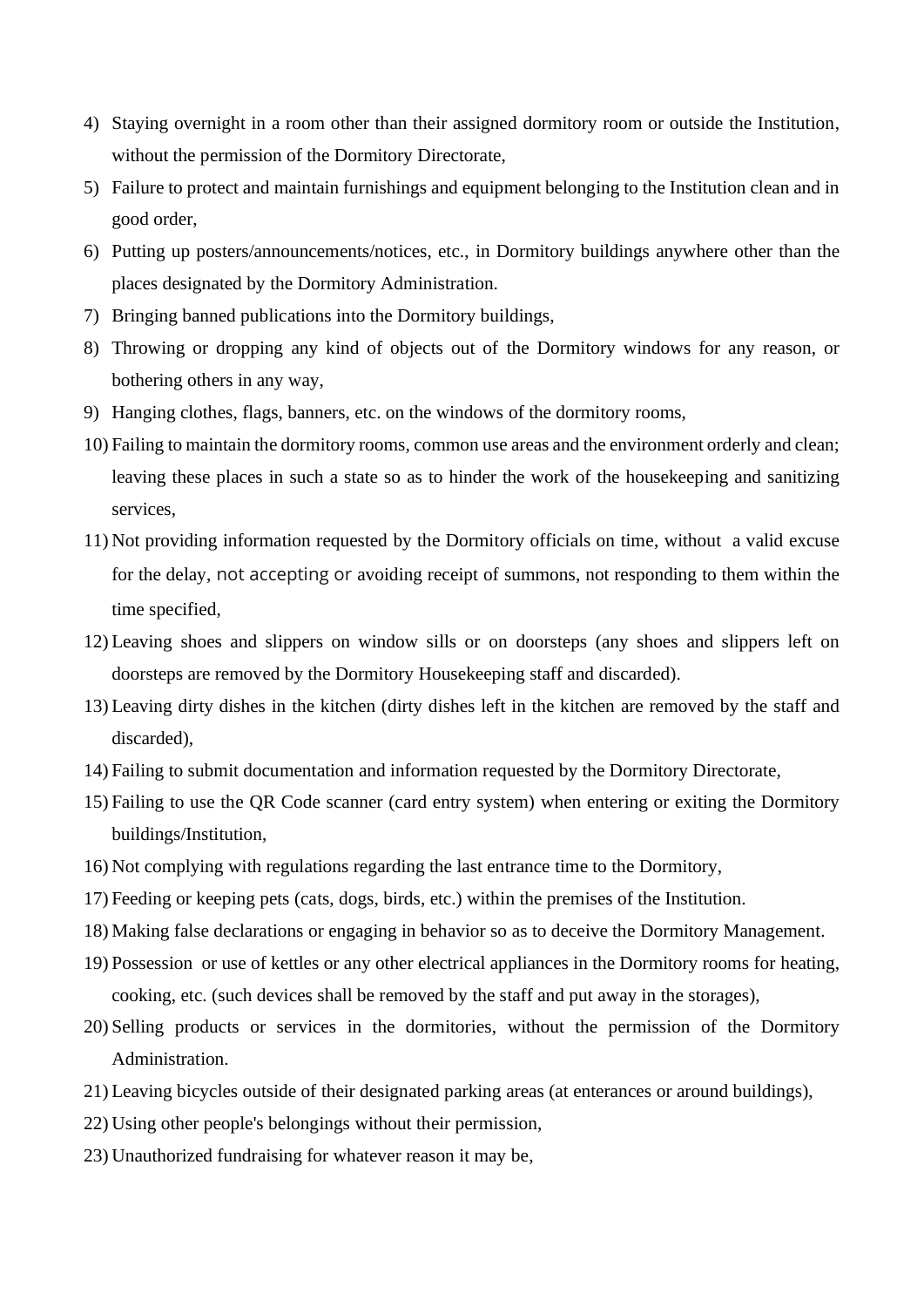## 24) Not complying with Dormitory regulations and warnings.

## **Acts and conditions requiring Censure**

**ARTICLE 20** - (1) Censure is written notification made to students about their behaviors requiring disciplinary action and that they need to avoidthe repetition of such behaviors. The following acts and behaviour require the disciplinary action "Censure":

- 1) Engaging in inappropriate behaviour unbecoming a student that may undermine feelings of credibility and confidence,
- 2) Allocating their assigned dormitory room to another student without the approval of the Dormitory Directorate,
- 3) Misappropriation of furniture and equipment in the common use areas for personal use, moving such items to student dormitory rooms or other areas,
- 4) Being in possession of knives or any sharp edged and pointed weapons specially designed for attacking or defending,
- 5) Smoking cigarettes, cigars, pipe, hookah, pleasure inducing substances and the like, around the entrance doorways and in all closed spaces in the premises of the Dormitory buildings (rooms, bathrooms and toilets, student lounges, study rooms, corridors, balconies, laundry facilities, cafeterias, fire escape stairways), as well as all personal and common use areas,
- 6) Using areas other than the kitchen (rest rooms, study lounges, student rooms etc.) for preparing/cooking food,
- 7) Not providing information requested by the dormitory officials regarding their names-surnames and/or not presenting their ID-cards upon request,
- 8) Engaging in behaviour that may compromise the security of the Dormitory or assisting such behaviour,
- 9) Damaging other people's personal property,
- 10) Impeding and hindering the Dormitory staff from doing their jobs properly,
- 11) Pulling down, tearing off or changing the notices put up by the Institution /Dormitory Management,
- 12) Making a habit of not coming to the Institution or arriving late without a justifiable excuse,
- 13) Organizing meetings in the Dormitory buildings without the permission of the Dormitory Management or participating in unauthorized meetings,
- 14) Making a habit of engaging in behavior that does not comply with communal living policies,
- 15) Making a habit of lying compulsively,
- 16) Verbally abusing and taunting the Dormitory staff, their roommates or any other people,
- 17) Using emergency exits and fire escape stairways outside their intended purposes,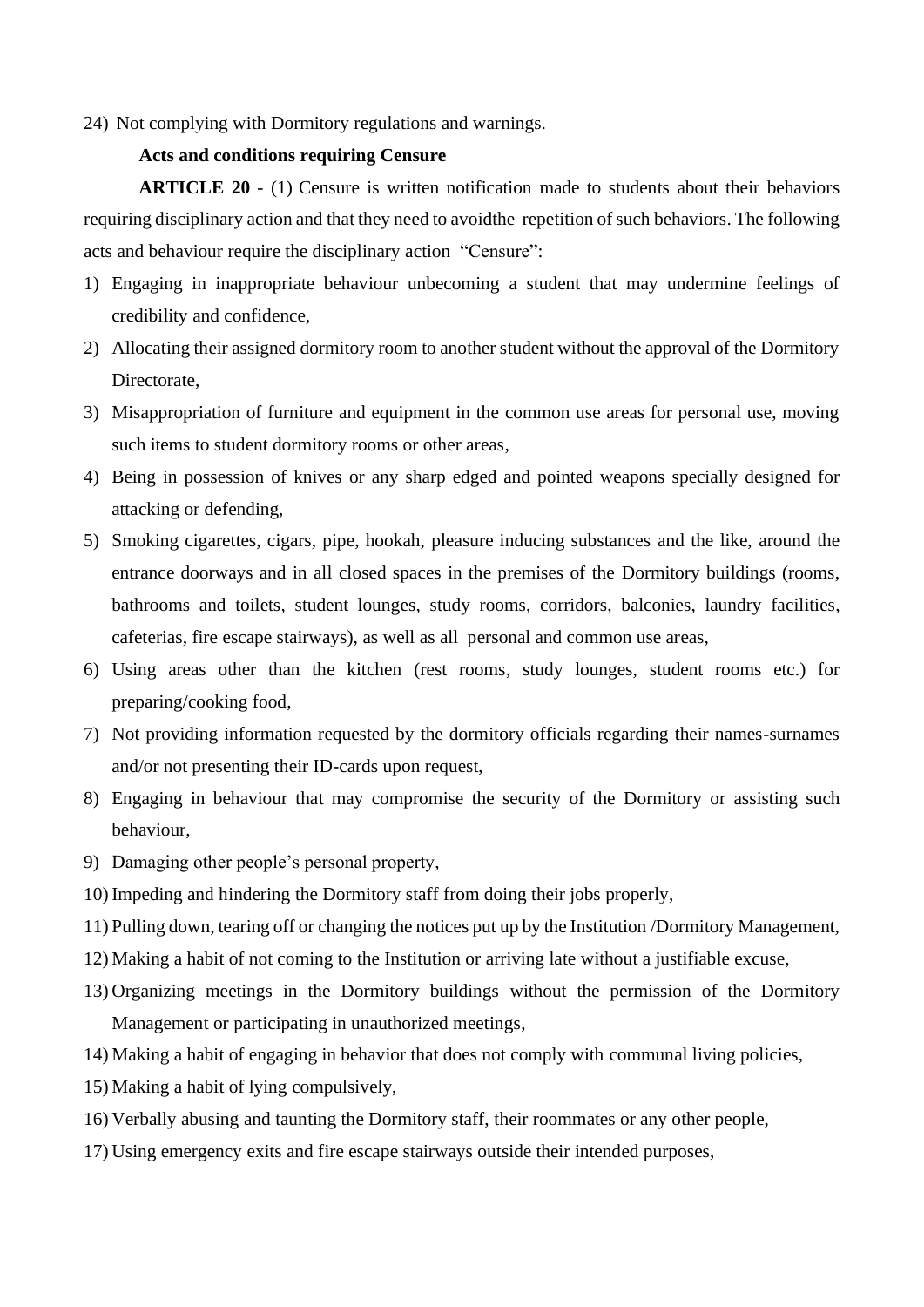- 18) Intentionally harming the communication/network systems in the Dormitry buildings (using wireless modem and/or routers in the rooms, damaging internet sockets and lines/cables, etc.)
- 19) Tampering with smoke and fire detectors, fire extinguishers, fire alarms and any other fire safety equipment, using them outside their intended purpose, turning them off, breaking them up, activating the fire alarm system for no reason, (In the event that the fire brigade crew arrive as a result of a false fire alarm, the students involved are required to compensate for the misconduct and pay a fine.)
- 20) Spoiling the paint and plasterings on the walls of the dormitory rooms and shared spaces in the Dormitory buildings by inserting nails, tacks and using sticky adhesives on the walls,
- 21) Provoking other students and/or their parents against the Dormitory Managment,
- 22) Accommodating, and/or attempting to accommodate students who are not allowed to enter the Dormitory or other people who are not registered residents (including family members) in the Dormitory or providing them assistance in this respect,
- 23) Organizing mass demonstrations, celebrations or meetings without the approval of the Dormitory management,
- 24) Lending their Student ID cards to other students or anybody else for any reason,
- 25) Indulging in and/or soliciting unregulated gambling or any similar activity with the intention of making profit,
- 26) Receiving two Warning notices in the same academic year, for the same misconduct.

## **Acts and conditions requiring Dismissal from the Institution**

**ARTICLE 21** - (1) Dismissal from the Institution is a written notification to students that they have permanently been dismissed from the dormitories. Acts and conditions requiring Dismissal from the Institution are as follows :

- 1) Committing a theft within or outside the premises of the Institution,
- 2) Violation of the Turkish Flag Law and the Turkish Flag Regulation,
- 3) Organizing individual or group demonstrations like meetings, forums, protests, boycotts, marches, invasions, in violation of any characteristics of the Republic of Turkey expressed in its Constitution; provoking, participating in and soliciting others to participate in such demontrations,
- 4) Threatening or assaulting the Institution management, staff and their friends, Having, keeping, carrying or using any sort of guns, explosives, harmful devices that are classified illegal by laws.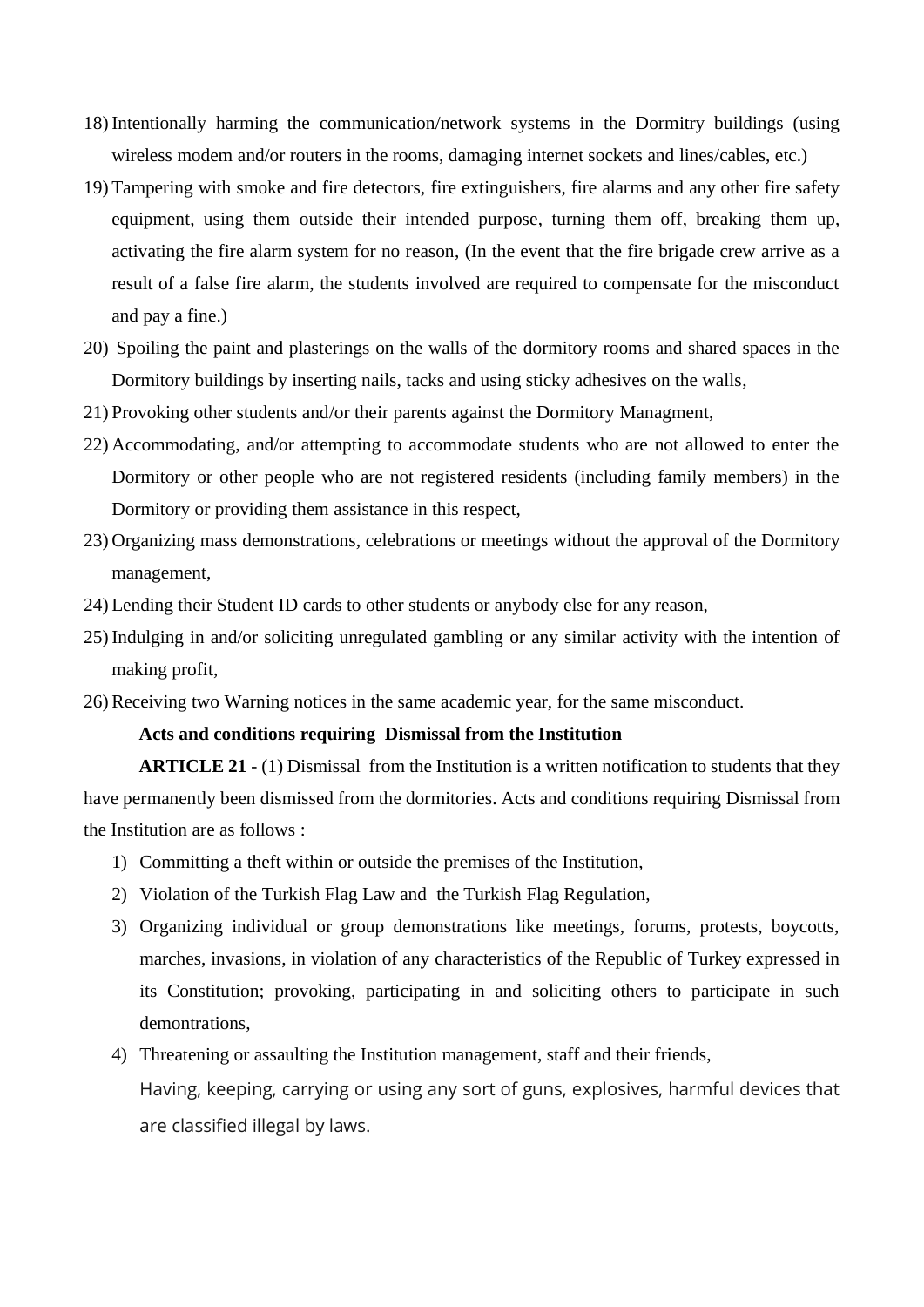- 5) Having, keeping, carrying, using or attempting to use any sort of guns, explosives, sharp edged, inflammable, destructive or wounding tools, equipment and devices,
- 6) Using, attempting to use knives or similar sharp edged weapons made exclusively for defensive-offensive purposes,
- 7) Insulting other students, the Institution or other state institutions and organizations and their executives in the press, on social and visual media, or posting false statements about them,
- 8) Bringing alcoholic beverages into the dormitory or keeping alcoholic beverages in the dormitory building/room, coming to the dormitory drunk/intoxicated, drinking alcohol in common use areas or dormitory rooms, possession of empty or full alcoholic beverage bottles (Any full/empty alcoholic beverage bottles found in the dormitory rooms are removed by the Dormitory staff and disposed of),
- 9) Using the Dormitory buildings and facilities outside their intended purpose, quarreling with the dormitory staff and engaging in behaviour so as to hinder/impede their services,
- 10) Being a member of illegal organizations or being involved in any kind of activity that benefits such organizations,
- 11) Being in possession of or using narcotic drugs and pleasure-inducing substances in the dormitories,
- 12) Having committed disgraceful crimes that have legal sanctions or having been convicted of such a crime,
- 13) Having been suspended from the University for a period of one month or more
- 14) Entering areas within the dormitory premises which are reserved for the accommodation and use of only the opposite sex without the permission of the Dormitory Directorate, assisting others to enter such areas,
- 15) Receiving three Censure notices in the same academic year.

**ARTICLE 22**- (1) The same disciplinary punishments apply to those who force or solicit others to commit the above-mentioned offences,

(2) When determining the disciplinary action to be taken, the multitude of offences committed requiring the same disciplinary action and solicitation for committing offences in groups are deemed as aggravating circumstances.

(3) Students who have been dismissed from the Institution due to disciplinary action, are required to take all their personal belongings with them when checking out of the dormitory. Any items left behind in the dormitories are collected by the dormitory staff and discarded.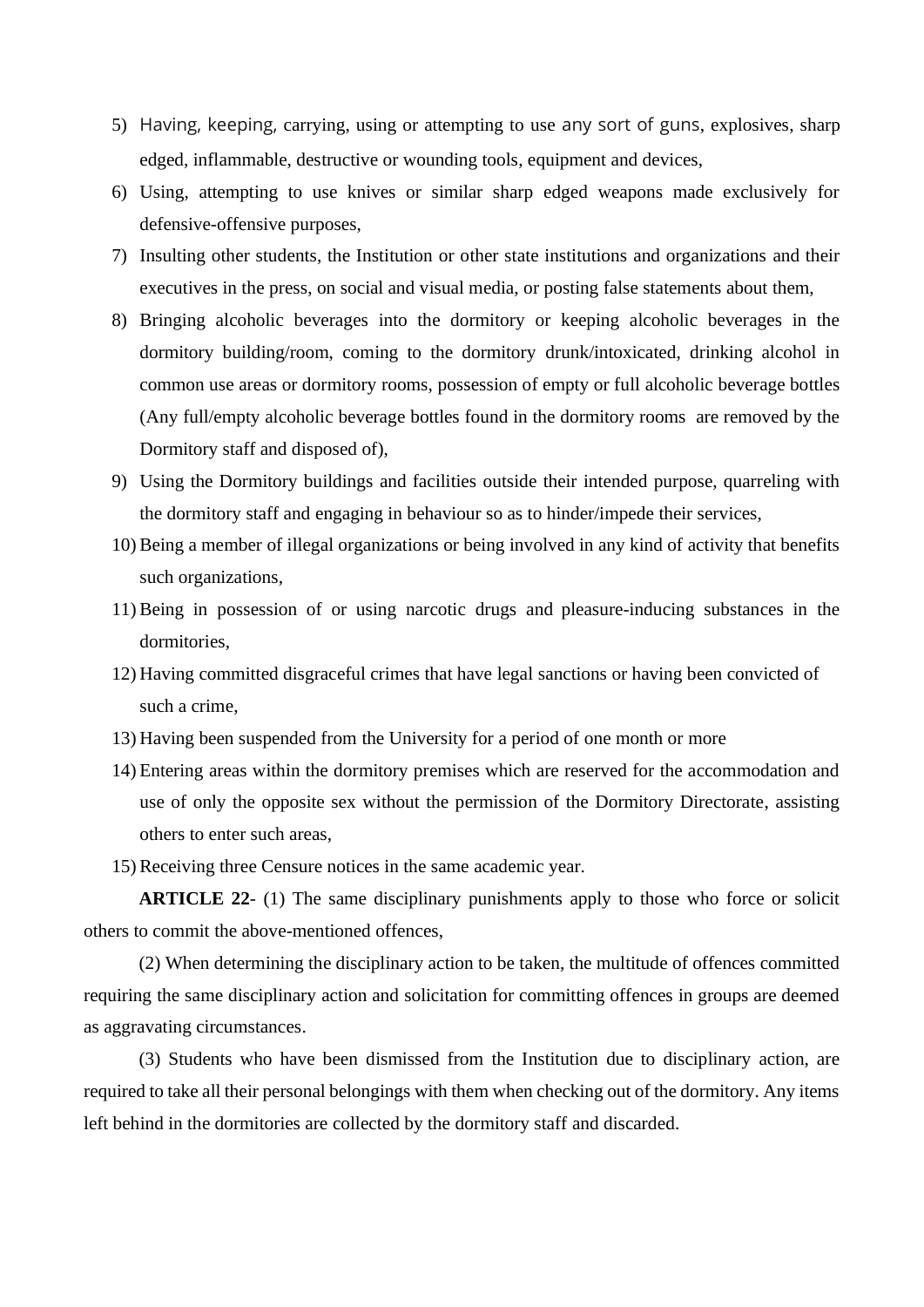### **Dormitory Disciplinary Committee**

**ARTICLE 23**- (1) The Disciplinary Committee consists of: the Dormitory Director, acting as the chairman, an assistant Director or an Officer selected by the Director as the principal or reserve member together with the Student Representative. Decisions are taken by majority vote. The Dormitory Director may invite the General Manager to the Disciplinary Committee meetings, as well as faculty members and administrative staff from the University, to consult their opinions. These members invited from the university do not hold the right to vote.

(2) The Student Representatives are elected at the beginning of each academic year, by the students residing at the dormitories. A principal and a substitute Student Representative are elected by secret ballot, from among the residents who have never been subject to any disciplinary action.

(3) The Dormitory Disciplinary Committee resolves the cases assigned by the Director within at most seven business days. Should the violation that calls for dismissal from the Institution pose an immenent threat to the security of students' lives and property, the dismissal process is finalized within 24 hours.

## **Disciplinary Processes**

**ARTICLE 24** - (1) The Disciplinary Committee meets at the beginning of each semester to review issues regarding the order and discipline of the dormitories and takes the necessary decisions,

(2) The necessary investigations are carried out by the Dormitory Directorate before a student is referred to the Disciplinary Committee.

(3) Students who violate Dormitory regulations by exhibiting behavior so as to disrupt the social order and discipline are referred to the Disciplinary Committee by the Administrative officials of the Dormitory, together with the disciplinary report prepared by the Committee. The relevant student is asked to present a written or oral statement (provided it is added to the official report) within 3 days as of receving the notification regarding this issue if he/she happens to be in the dormitory at that time; within 7 days as of receving the notification if he/she is not in the dormitory at the time. In the event that the student does not submit a written or oral statement or the student is found to be absent from the dormitory without permission, the situation is officially reported. The Disciplinary Committee make their decision in the absence of the student. If the student has committed more than one offense that requires disciplinary punishsment, the Disciplinary Committee reviews each case individually.

(4) When imposing disciplinary actions to students, the Director or Dormitory Disciplinary Committee take into account: the nature and severity of the offense, the student's general attitude and behavior within and outside the Institution, the circumstances under which the offence was committed,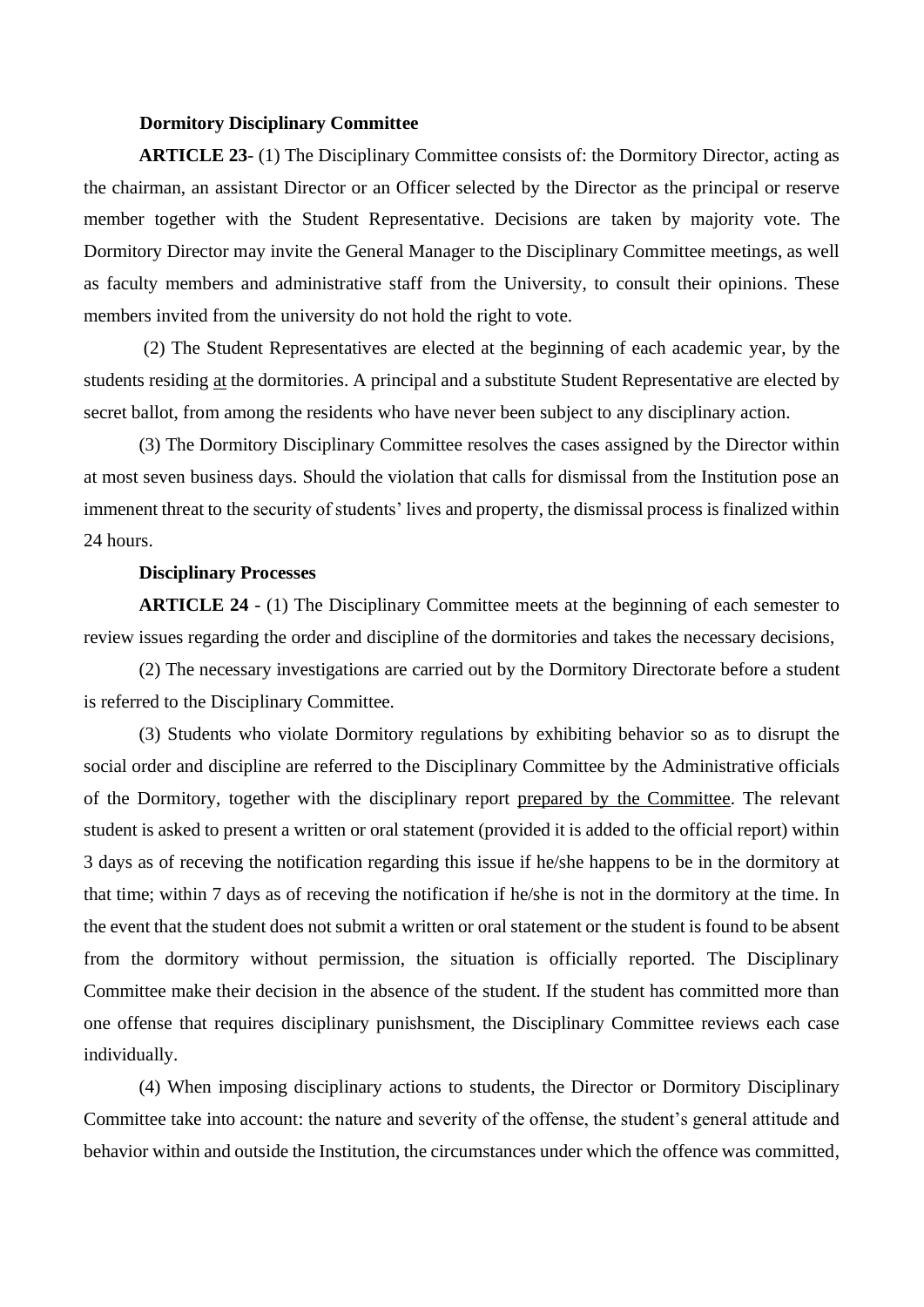the student's state of mind at the time of committing the offence, as well as, the aggravating and mitigating circumstances involved.

(5) The Dormitory Disciplinary Committee may extend the inquiry when deemed necessary and assign a member or all the members of the Committee for this job.

(6) Decisions taken by the Disciplinary Committee are written in the Dormitory Disciplinary Board minutes (book).

(7) Any incidents taking place at the Institution that call for legal proceedings are promptly reported to the relevant authorities by the Dormitory Administration. Should any one of the students residing in the dormitories be arrested, disciplinary actions shall be carried out according to the results of the legal proceedings.

### **SECTION FIVE**

### **Miscellaneous Provisions**

### **Room security and Room card/keys**

**ARTICLE 25** - (1) Students are required to keep their valuable personal belongings on them at all times. The students are directly accountable for the security of all the furnishings and personal property in the dormitory rooms. The Dormitory Directorate may not be held responsible for any possible damages and losses.

(2) Apart from daily housekeeping services, the Dormitory staff may enter the student dormitory rooms without permission: when deemed necessary to carry out maintenance and repair works; to check whether any contents of the room have been relocated without approval of the Dormitory Management; in case of an emergency situation or whenever the need arises in similar situations.

(3) If deemed necessary, the lockers and personal belongings of the students staying in the dormitories may be inspected by the Dormitory Director and/or assistant Director.

### **Latest entrance time to Dormitories and Receiving visitors**

**ARTICLE 26** - (1) Latest entrance time to the Dormitories is 00.00 (midnight). Students are required to notify the Dormitory Directorate in advance by e-mail or by petition if they are unable to return to the dormitory before the time forth in the Regulations or are obliged to spend the night outside the Dormitory's premises, so as to give notice about their whereabouts and duration of their absence.

(2) Students residing in the dormitories may receive visitors between the hours 10:00 – 23:00. Visitors are admitted to and entertained at locations (social spaces within the premises) that are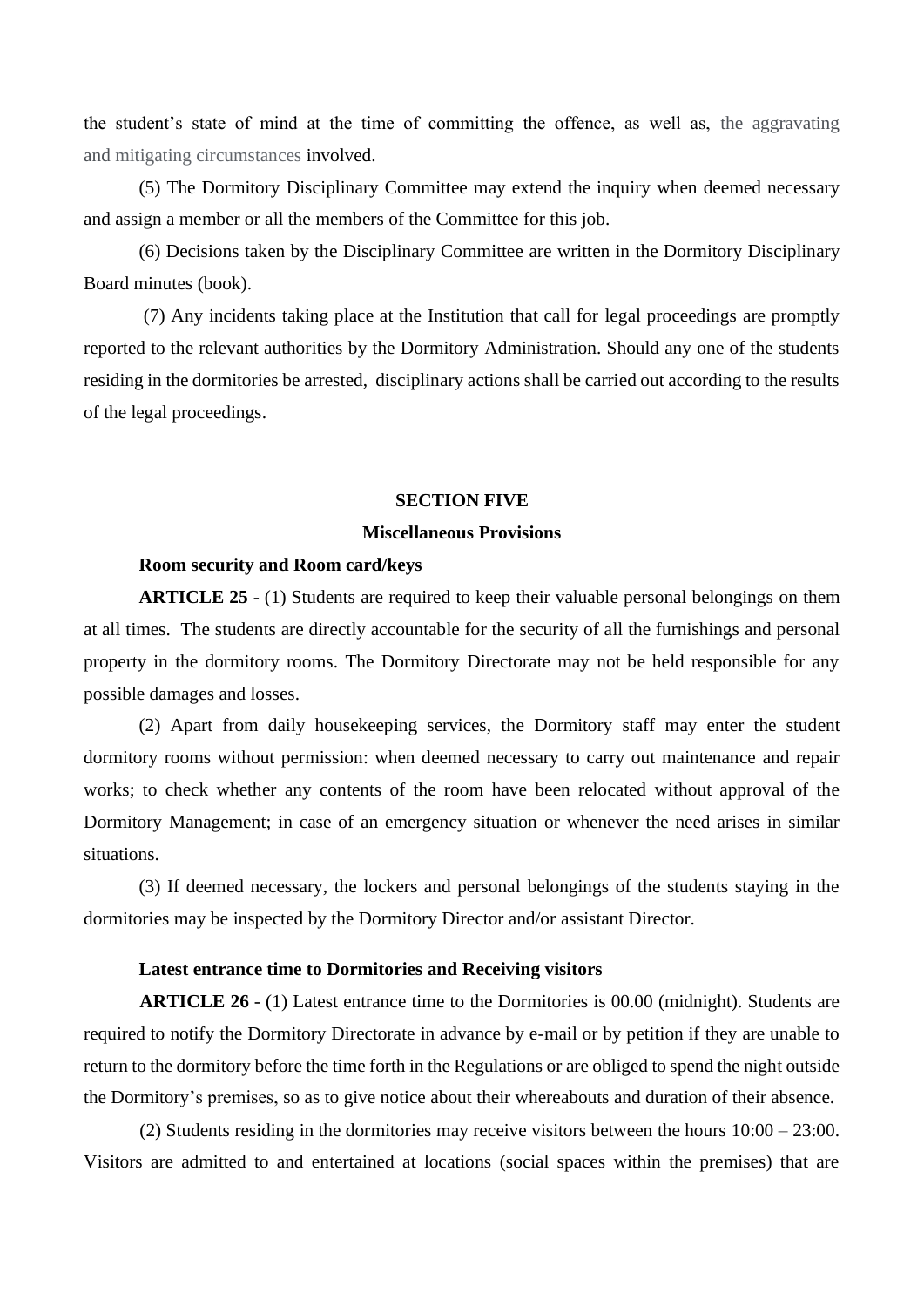designated for such purposes by the Dormitory Directorate. Visitors may not be taken up to the dormitory floors, rooms, kitchens and study lounges. The residents being visited shall be held responsible for the proper conduct of their guests and for any damages they may cause.

(3) The Dormitory Directorate may ask the residents and their guests to show their ID cards for security purposes or similar concerns. Those who refuse to provide ID may not be admitted into the Institution.

## **Entering and Exiting the Dormitories**

**ARTICLE 27** - (1) Students are required to use the QR Code scanner (card entry system) when entering and leaving the Dormitory buildings. If for any reason, they are unable to use the Qr Code system, the Dormitory officers may let them in or let them out by registering their names.

### **Room Assignments and Requests for Room changes**

**ARTICLE 28** - (1) When rooms are being assigned to students, the adaptibility and discipline of the students involved, as well as their health and physical conditions may be taken into account.

(2) Health reports regarding students' health issues that may affect the dormitotry assignment planning process are required to be "Committee Health Reports obtained from a General State Hospital or University Hospital". Any other form of report shall not be accepted. Health reports need to be renewed each year and submitted to the Dormitory Directorate, as specified in the announcements.

(3) Students cannot stay in any room other than the dormitory rooms assigned to them. Students who wish to change the dormitory rooms originally assigned to them have the option to request a change to their room assignment for only once each semester. In that case, they are required to apply to the Dormitory Directorate with the appropriate documentation, within forty-five days as of the start of the current semester. Applying for room change does not guarantee that all students' requests will be granted. Requests for change of room assignments are reviewed by the Dormitory Directorate. Students whose requests for room change are granted may not decline their newly assigned room and they cannot go back to their originally assigned room .

(4) Room change requests made by students who have stayed at the dormitory in the Fall Semester and have applied for the change of their rooms in the Spring Semester, are granted within the bounds of possibility.

(5) If deemed necessary, the Dormitory Directorate may change the room assignment of one of the occupants of a room or all the occupants of the room.

**ARTICLE 29-** (1) The Dormitory Directorate may decide to put together the occupants of different rooms to fill in any vacancies that may occur due to student withdrawals, during the ongoing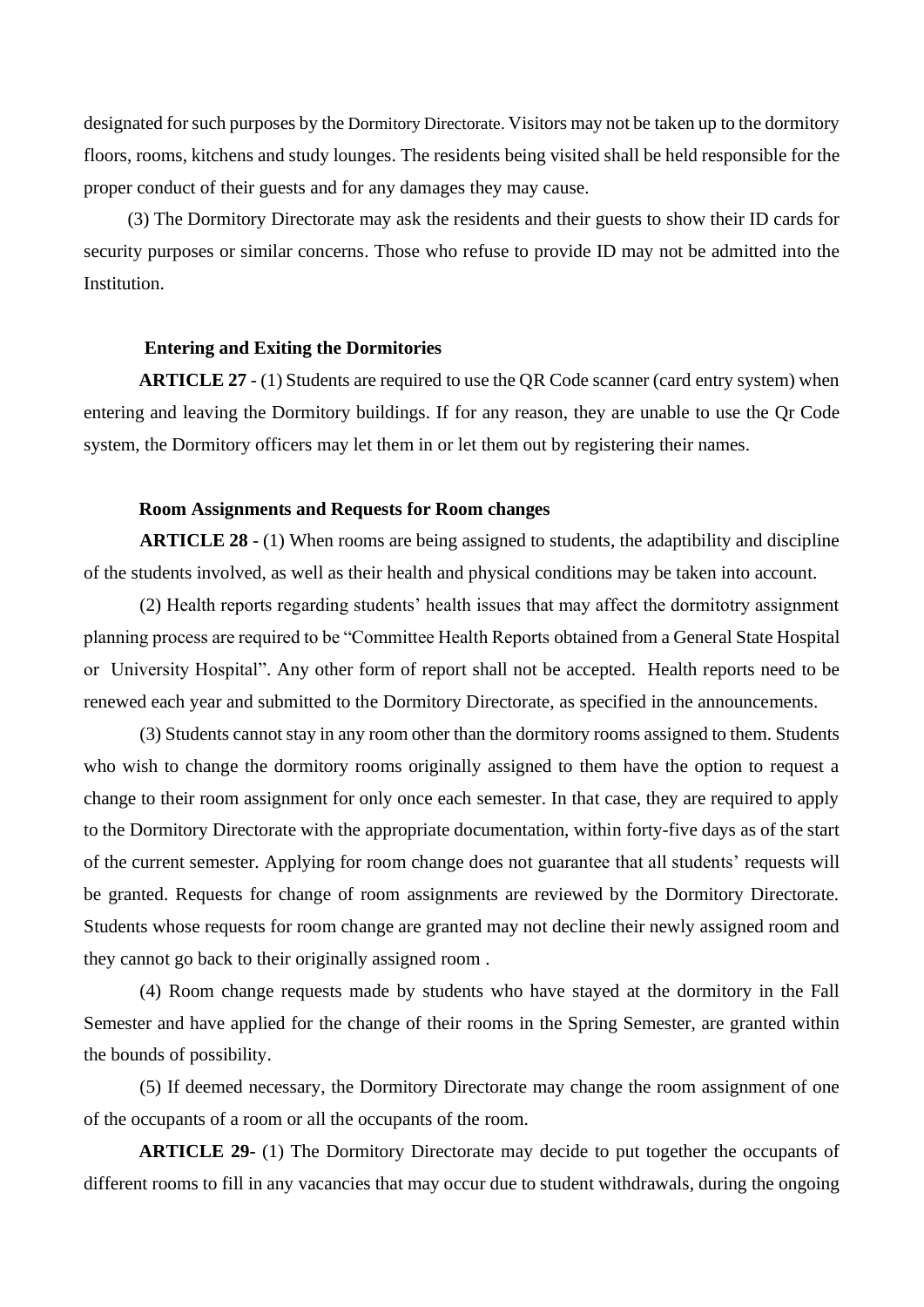semester. In order to fill the existing vacancies, the Dormitory Directorate may apply either one of the following procedures within seven working days, following the departure of a student from a dormitory room:

- 1) The remaining occupants of the room may be moved/tranfered to another room.
- 2) The remaining occupants of the room may find themselves a new roommate/roommates to fill the vacancies in their room, (with the approval of the Dormitory Directorate)

### **Items not allowed in Dormitory rooms (Confiscation)**

**ARTICLE 30** - (1) Within the framework of precautionary measures against fire and other imminent dangers, the possession and use of electrical appliances or appliances burning gaseous fuels such as electrical kettles, cookers, ovens, deep fryers, heaters, microwave ovens, toasters, grills, and the like are prohibited in the dormitory rooms. If any prohibited items are detected in the rooms, the Dormitory Directorate makes an official report, confiscates the device and puts it into the storage until the end of the semester.

(2) Upon the request of the student, such items may be returned to the student outside the premises of the Institution. In the event that violation of the foregoing regulations are repeated, the electrical appliances shall be returned to the student at the end of the semester. Students are responsible for claiming their personal electrical appliances within the first fifteen days following the end of the semester. Personal property is presumed to be abandoned if it is unclaimed by the owner within the applicable periods prescribed in the Regulations, without a valid excuse.

### **Cleaning and such /related issues**

**ARTICLE 31** - (1) The Dormitory rooms and common use areas in the dormitories are cleaned periodically by the housekeeping staff, within the framework of the schedule determined by the Dormitory Directorate. Aside from the scheduled housekeeping services provided by the Dormitory Directorate, students are personally responsible for keeping their rooms clean.

(2) Students are required to clear/tidy up their rooms and leave the rooms ready for the housekeeping staff to perform their duties. Rooms left in a mess with personal belongings lying around shall not be cleaned by the housekeeping staff.

(3) Students may use the laundry facilities to wash and dry their personal laundry free of charge (provided that they procure their own cleaning materials). The Dormitory Directorate reserves the right to make any changes to the terms and conditions of use of the laundry facilities.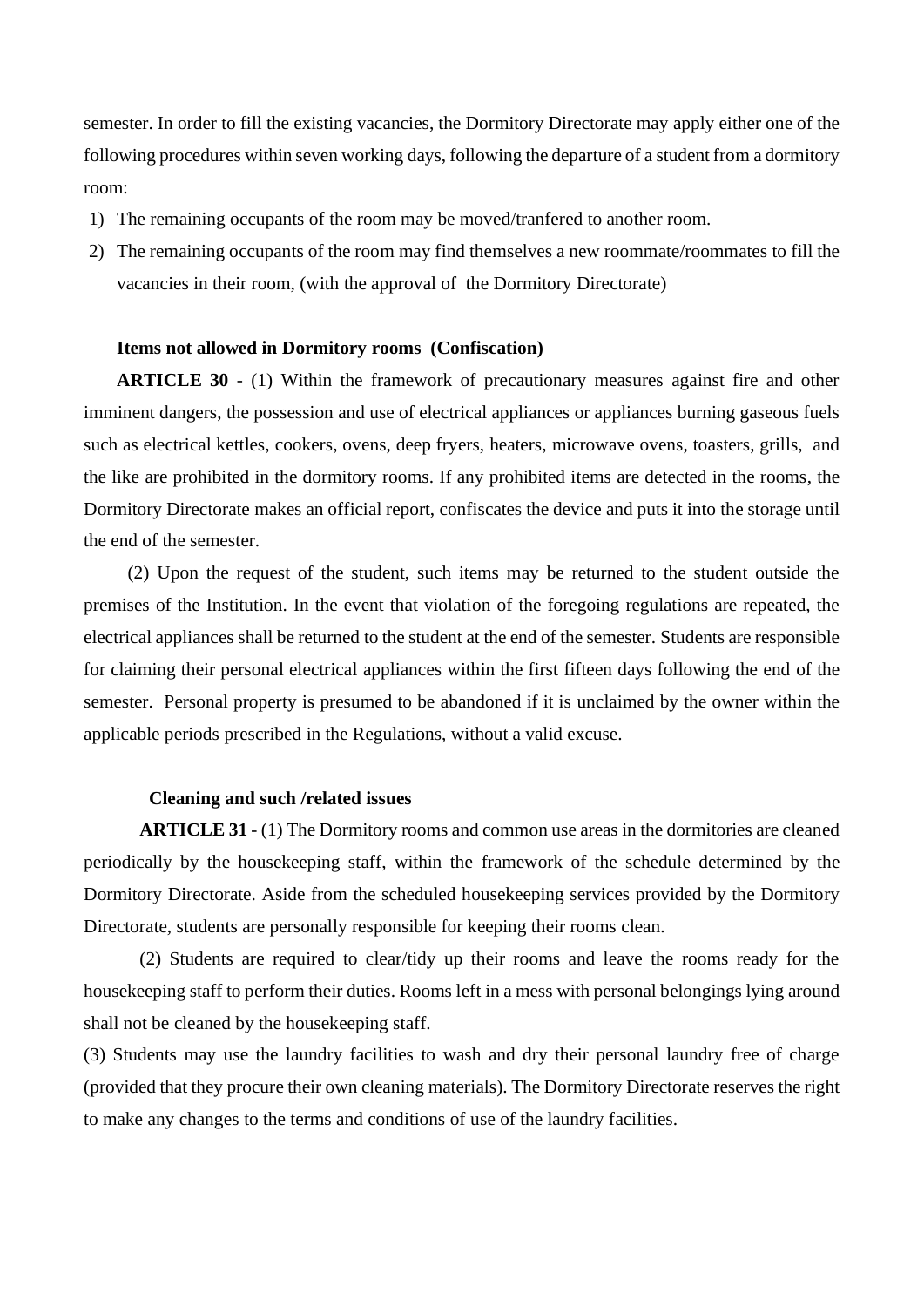(4) The students themselves are expected to supply the cleaning materials they need for their personal use in their rooms. The dormitory management does not provide cleaning materials to the students for their personal use in their rooms.

(5) Students do their ironing in the rooms designated for this purpose. The irons and ironing boards in these facilities cannot be taken to the students' dormitory rooms.

 (6) Every student, who registers to the Dormitory, is consigned a quilt, a pillow, a pique and a spare quilt cover set (bed sheet, pillow case and quilt cover) by the Dormitory Management. The quilt cover sets are sent to be washed every week by the Dormitory Managment.

(7) Students who damage the washing machines, drying machines and ironing boards are required to compensate for the cost of the damages incurred.

 (8) Students use their own kitchenware (plates, spoons, forks, pots and pans…) when preparing food in the central kitchen facilities available for common use. Students are not to leave behind any clean and/or dirty personal kitchenware or any leftovers on the counters/in the kitchen. Such items or foodstuff found in the kitchens are disposed of by the dormitory staff. Any food cooked in the kitchen must be consumed in the kitchen.

 (9) Students may not eat anything in the study lounges. Students are not allowed to keep or consume smelly foodstuff in the dormitory rooms. Any foodstuff belonging to the students are kept in the refrigerators in the dormitory rooms. The Dormitory officers may dispose of any expired, decayed or foul-smelling foodstuff found in the refrigerators. Students are responsible for cleaning the refrigerators in the dormitory rooms.

(10) Students are responsible for any personal belonging left behind in common areas such as the kitchen, WC, student lounges and the laundries. The Dormitory Directorate cannot be held responsible for the loss or damage of any valuables belonging to the students .

## **Health issues**

**ARTICLE 32** – (1) Students who experience any kind of health issues are informed by the Dormitory officers on how to access the healthcare centers in the vicinity. In case of a medical emergency, a dormitory officer calls an ambulance and the student is referred to a healthcare organization, accompanied by the dormitory officer or a friend of the student.

(2) Students who have been observed to be violating the Dormitory's community living regulations by the Dormitory management or are reported by their roommates for doing so, may be refered to the Counselling Center within the structure of Bahçeşehir University.